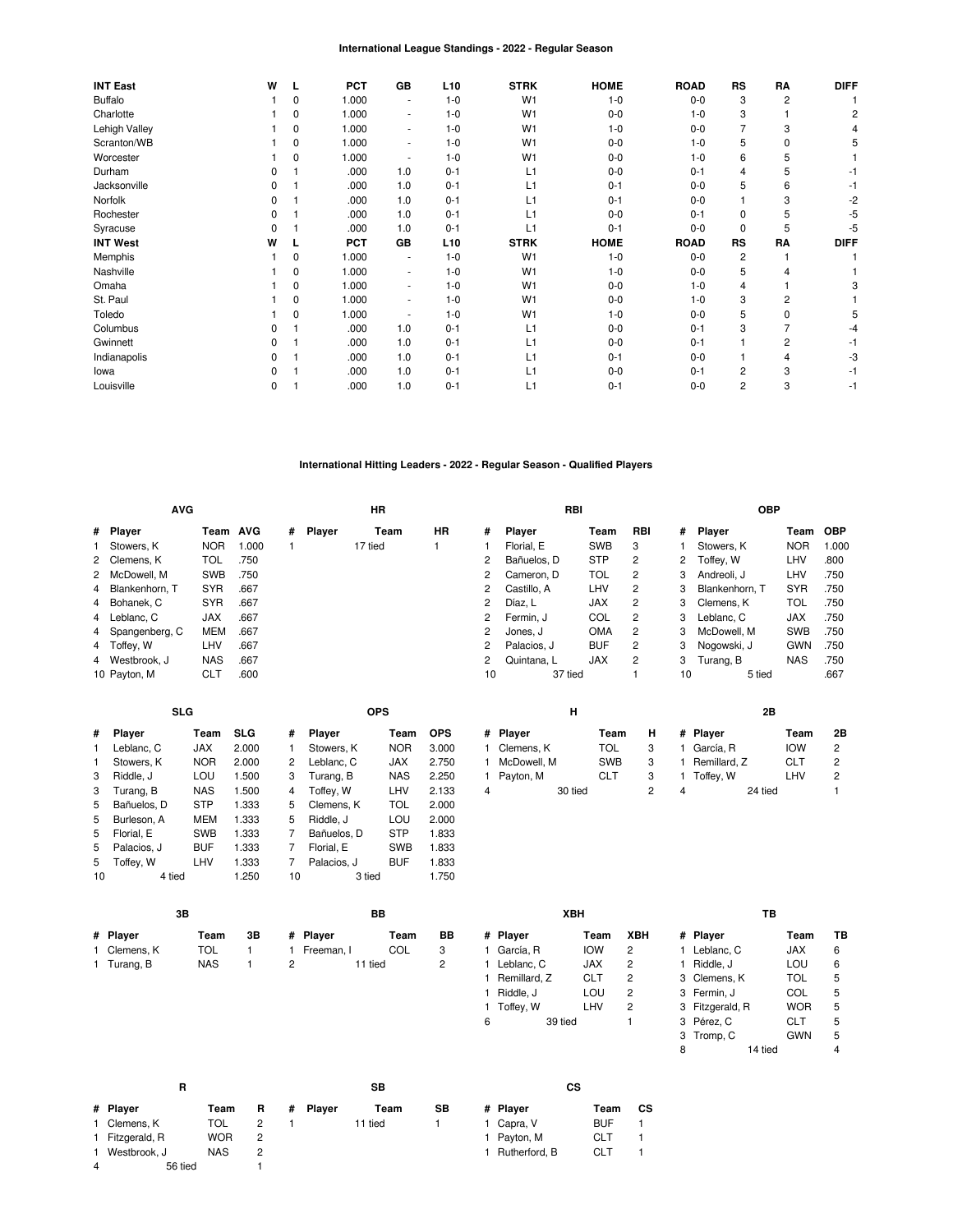### **International Pitching Leaders - 2022 - Regular Season - Qualified Players**

|          | <b>ERA</b> |            | W              |            |   |   | so             |            |    |          | GS      |    |
|----------|------------|------------|----------------|------------|---|---|----------------|------------|----|----------|---------|----|
| # Player | Team       | <b>ERA</b> | # Player       | Team       | W |   | # Player       | Team       | so | # Player | Team    | GS |
|          | 58 tied    | 0.00       | Allgeyer, N    | <b>BUF</b> |   |   | Zeuch, T       | <b>MEM</b> | 8  |          | 20 tied |    |
|          |            |            | 1 Barker, L    | <b>NAS</b> |   |   | 2 Krook, M     | <b>SWB</b> |    |          |         |    |
|          |            |            | 1 Carlton, D   | <b>TOL</b> |   |   | 2 Muller, K    | <b>GWN</b> |    |          |         |    |
|          |            |            | 1 Carter, W    | <b>CLT</b> |   |   | 2 Rodriguez, N | <b>TOL</b> |    |          |         |    |
|          |            |            | 1 Cyr, T       | LHV        |   |   | 5 Allgeyer, N  | <b>BUF</b> | 6  |          |         |    |
|          |            |            | 1 Fernández, J | <b>MEM</b> |   |   | 5 Bolaños, R   | <b>OMA</b> | 6  |          |         |    |
|          |            |            | 1 Hart, K      | <b>WOR</b> |   |   | 5 Small, E     | <b>NAS</b> | 6  |          |         |    |
|          |            |            | 1 Krook, M     | <b>SWB</b> |   | 8 | 6 tied         |            | 5  |          |         |    |
|          |            |            | Martinez, M    | <b>OMA</b> |   |   |                |            |    |          |         |    |

1 [Pinto,](https://research.mlb.com/players/660749/stats#orgId=117) W [STP](https://research.mlb.com/teams/1960/stats#timeframe=2022) 1

|          | СG   |    |          | <b>SHO</b> |            |   |        | G       |   | SV            |            |    |
|----------|------|----|----------|------------|------------|---|--------|---------|---|---------------|------------|----|
| # Player | Team | CG | # Player | Team       | <b>SHO</b> | # | Player | Team    | G | # Player      | Team       | sv |
|          |      |    |          |            |            |   |        | 60 tied |   | Bosiokovic, J | <b>MEM</b> |    |
|          |      |    |          |            |            |   |        |         |   | Cano, Y       | <b>STP</b> |    |
|          |      |    |          |            |            |   |        |         |   | Johnston, K   | <b>BUF</b> |    |
|          |      |    |          |            |            |   |        |         |   | Ort, K        | <b>WOR</b> |    |
|          |      |    |          |            |            |   |        |         |   | Ríos, Y       | <b>CLT</b> |    |

1 [Vizcaíno,](https://research.mlb.com/players/527055/stats#orgId=117) A [OMA](https://research.mlb.com/teams/541/stats#timeframe=2022) 1

|   | IP             |            |     |          | <b>AVG</b> |            |          | <b>WHIP</b> |             |                | <b>WPCT</b> |             |
|---|----------------|------------|-----|----------|------------|------------|----------|-------------|-------------|----------------|-------------|-------------|
|   | # Player       | Team       | IP  | # Player | Team       | <b>AVG</b> | # Player | Team        | <b>WHIP</b> | # Player       | Team        | <b>WPCT</b> |
|   | 1 Allgeyer, N  | <b>BUF</b> | 6.0 |          | 31 tied    | .000       |          | 15 tied     | 0.00        | I Allgeyer, N  | <b>BUF</b>  | 1.000       |
|   | 2 Krook, M     | <b>SWB</b> | 5.0 |          |            |            |          |             |             | Barker, L      | <b>NAS</b>  | 1.000       |
|   | 2 Lively, B    | LOU        | 5.0 |          |            |            |          |             |             | 1 Carlton, D   | <b>TOL</b>  | 1.000       |
|   | 4 McClure, K   | <b>CLT</b> | 4.2 |          |            |            |          |             |             | 1 Carter, W    | <b>CLT</b>  | 1.000       |
|   | 4 Muller, K    | <b>GWN</b> | 4.2 |          |            |            |          |             |             | 1 Cyr, T       | LHV         | 1.000       |
|   | 4 Zeuch, T     | <b>MEM</b> | 4.2 |          |            |            |          |             |             | 1 Fernández. J | <b>MEM</b>  | 1.000       |
|   | 7 Rodriguez, N | <b>TOL</b> | 4.1 |          |            |            |          |             |             | 1 Hart, K      | <b>WOR</b>  | 1.000       |
|   | 7 Small, E     | <b>NAS</b> | 4.1 |          |            |            |          |             |             | 1 Krook, M     | <b>SWB</b>  | 1.000       |
| 9 | 6 tied         |            | 4.0 |          |            |            |          |             |             | 1 Martinez, M  | <b>OMA</b>  | 1.000       |
|   |                |            |     |          |            |            |          |             |             | Pinto. W       | <b>STP</b>  | 1.000       |

#### **Triple-A Team Hitting - 2022 - Regular Season**

| Team                             | League     | <b>AVG</b><br>G | АB | R              | н  | ΤВ | 2B | 3В | HR | <b>RBI</b> | BB             | IBB | <b>SO</b> |                | SB CS | <b>OBP</b> | <b>SLG</b> | <b>OPS</b> | <b>SAC</b>  | SF          | <b>HBP</b>     | <b>GIDP</b> | LOB            |
|----------------------------------|------------|-----------------|----|----------------|----|----|----|----|----|------------|----------------|-----|-----------|----------------|-------|------------|------------|------------|-------------|-------------|----------------|-------------|----------------|
| El Paso Chihuahuas               | PCL        | .356            | 45 | 13 16          |    | 25 |    |    | 2  | 12         | 6              | 0   | 14        | 2              | 0     | .431       | .556       | .987       | 0           | 0           | O              | 0           | 11             |
| Lehigh Valley IronPigs           | INT        | .323            | 31 | 7              | 10 | 15 | 5  | 0  | O  |            | 8              |     | 10        | 0              | 0     | .475       | .484       | .959       | $\Omega$    | $\Omega$    |                | 2           | g              |
| <b>Charlotte Knights</b>         | INT        | .273            | 33 | 3              | 9  | 14 | 2  | O  |    | 3          | 4              | O   | 5         | 0              | 2     | .368       | .424       | .792       | 0           | $\Omega$    |                | 2           | 8              |
| Las Vegas Aviators               | <b>PCL</b> | .273            | 33 | 3              | 9  | 11 | 2  | 0  | 0  | 3          | 3              | 0   | 14        | 2              | 0     | .333       | .333       | .666       | $\Omega$    | $\Omega$    | $\Omega$       | 0           | 9              |
| Sacramento River Cats            | <b>PCL</b> | .265            | 34 |                | 9  | 18 |    |    |    |            |                | O   | 6         |                |       | .390       | .529       | .919       | 0           | 0           | 0              |             | 9              |
| Sugar Land Space Cowboys         | <b>PCL</b> | .257            | 35 | 6              | 9  | 14 | 2  |    |    | 5          | 3              |     | 9         | 2              | 0     | .341       | .400       | .741       | 0           |             | 2              | 0           | 8              |
| Durham Bulls                     | INT        | .250            | 36 |                | g  | 9  | 0  | 0  | 0  | 3          | 6              | O   | 12        | 0              | 0     | .378       | .250       | .628       | $\Omega$    |             | $\overline{2}$ | 0           | 14             |
| Scranton/Wilkes-Barre RailRiders | INT        | .250            | 32 | 5              | 8  | 16 | 2  | 0  | 2  | 5          | 3              | O   | 8         |                | 0     | .314       | .500       | .814       | $\Omega$    | $\Omega$    | $\Omega$       | 2           | 3              |
| <b>Columbus Clippers</b>         | INT        | .243            | 37 | 3              | 9  | 16 |    |    | 2  | 3          | $\overline{7}$ | 0   | 13        |                | 0     | .364       | .432       | .796       | 0           | 0           | 0              | 0           | 14             |
| <b>Toledo Mud Hens</b>           | INT        | .242            | 33 | 5              | 8  | 16 | 3  |    |    | 5          | 0              | 0   | 12        | 0              | 0     | 235        | .485       | .720       | 0           |             | $\Omega$       | 0           | 5              |
| Oklahoma City Dodgers            | <b>PCL</b> | .241            | 29 | 3              |    | 12 | 2  |    |    | 3          | 4              | 0   | 9         | 0              | 2     | .333       | .414       | .747       | 0           | $\Omega$    | 0              | 0           | 6              |
| Salt Lake Bees                   | <b>PCL</b> | .235            | 34 | 2              | 8  | 8  | O  | O  | O  | 2          | 5              | O   | 14        | 0              |       | .333       | .235       | .568       | 0           | $\Omega$    | 0              | 0           | 10             |
| Worcester Red Sox                | INT        | .235            | 34 |                | R  | 12 |    | n  |    | 5          | 3              | 0   | 10        | 2              | O     | .333       | .353       | .686       | $\Omega$    | $\Omega$    | 2              | 0           | 6              |
| <b>Tacoma Rainiers</b>           | <b>PCL</b> | .233            | 30 |                |    | 12 | 2  |    |    | 4          | 2              | O   | 9         | 3              |       | .303       | .400       | .703       | 0           | 0           |                | 0           | 5              |
| <b>Gwinnett Stripers</b>         | INT        | .226            | 31 |                |    |    |    | O  |    |            | 4              | 0   | 14        |                | 0     | .333       | .355       | .688       | 0           | 0           |                | 0           | 8              |
| <b>Memphis Redbirds</b>          | INT        | .222            | 27 | 2              | հ  | g  | ი  |    |    | 2          |                | O   | 11        | $\overline{2}$ | 0     | .250       | .333       | .583       | 0           | $\mathbf 0$ | $\Omega$       | 2           | $\overline{2}$ |
| Nashville Sounds                 | INT        | .219            | 32 | 5              |    | 13 |    |    |    | 4          | 4              | O   | 12        | 0              | 0     | .306       | .406       | .712       | 0           | $\Omega$    | 0              | 0           | $\overline{7}$ |
| Louisville Bats                  | INT        | .212            | 33 | 2              |    | 12 | 2  |    |    |            | 3              | O   | 8         | 0              | 0     | .278       | .364       | .642       | 0           | $\Omega$    | 0              |             | 7              |
| Omaha Storm Chasers              | INT        | .212            | 33 |                |    | 11 |    |    |    | 4          | 7              | O   | 14        | 0              | 0     | .350       | .333       | .683       | 0           | 0           | 0              | 0           | 9              |
| Indianapolis Indians             | INT        | .200            | 35 |                |    | 10 | 0  | 0  |    |            | $\overline{2}$ | 0   | 12        | 0              | 0     | .243       | .286       | .529       | $\mathbf 0$ | $\mathbf 0$ | 0              | $\Omega$    | 9              |
| Reno Aces                        | <b>PCL</b> | .200            | 30 | 2              | 6  | 9  | 0  | Ω  |    | 2          | 7              | 0   | 10        |                |       | .368       | .300       | .668       | $\mathbf 0$ | $\mathbf 0$ | 1              | 1           | 10             |
| <b>Buffalo Bisons</b>            | INT        | .179            | 28 | 3              | 5  |    | 3  | 0  |    | 3          | 4              | 0   | 5         | 0              |       | .324       | .393       | .717       | $\Omega$    | $\Omega$    | 2              | 0           | $\overline{7}$ |
| <b>Norfolk Tides</b>             | INT        | .167            | 30 |                |    | F  |    | O  | O  |            | 6              | 0   | 10        | 0              | 0     | .324       | .200       | .524       | 0           | 0           |                | 2           | 9              |
| Jacksonville Jumbo Shrimp        | INT        | .156            | 32 | 5              | 5  | 13 | 2  | ŋ  | 2  | 5          | 4              | O   | 13        | 0              | 0     | .270       | .406       | .676       | 0           | 0           |                | 0           | 5              |
| St. Paul Saints                  | INT        | .156            | 32 | 3              | 5  | 9  |    | O  |    | 3          | 6              | 0   | 12        | 3              | 0     | .289       | .281       | .570       | 0           | 0           | 0              | 0           | 8              |
| <b>Rochester Red Wings</b>       | INT        | .152            | 33 | $\Omega$       | 5  | 6  |    |    | O  | 0          | 3              | 0   | 16        | 0              | 0     | .222       | .182       | .404       | 0           | 0           | 0              | 0           | 9              |
| <b>Syracuse Mets</b>             | INT        | .138            | 29 | C              |    |    |    | Ω  | 0  | 0          | 3              | O   | 14        |                | 0     | .219       | .172       | .391       | $\Omega$    | $\Omega$    | 0              | 2           | 5              |
| Round Rock Express               | <b>PCL</b> | .125            | 32 |                | Δ  | 8  |    | O  |    |            | 2              | 0   | 14        | 0              | O     | .176       | .250       | .426       | 0           | $\Omega$    | 0              | 0           | 6              |
| Albuquerque Isotopes             | <b>PCL</b> | .103            | 29 | 2              | 3  |    |    |    |    |            | 3              | O   | 8         | 0              | ŋ     | .188       | .138       | .326       | $\Omega$    | $\mathbf 0$ | 0              |             |                |
| Iowa Cubs                        | INT        | .100<br>1       | 30 | $\overline{c}$ | 3  | 5  | 2  | O  | U  | 2          | 3              | ŋ   |           | O              | 0     | .206       | .167       | .373       | $\Omega$    | $\Omega$    |                | $\Omega$    |                |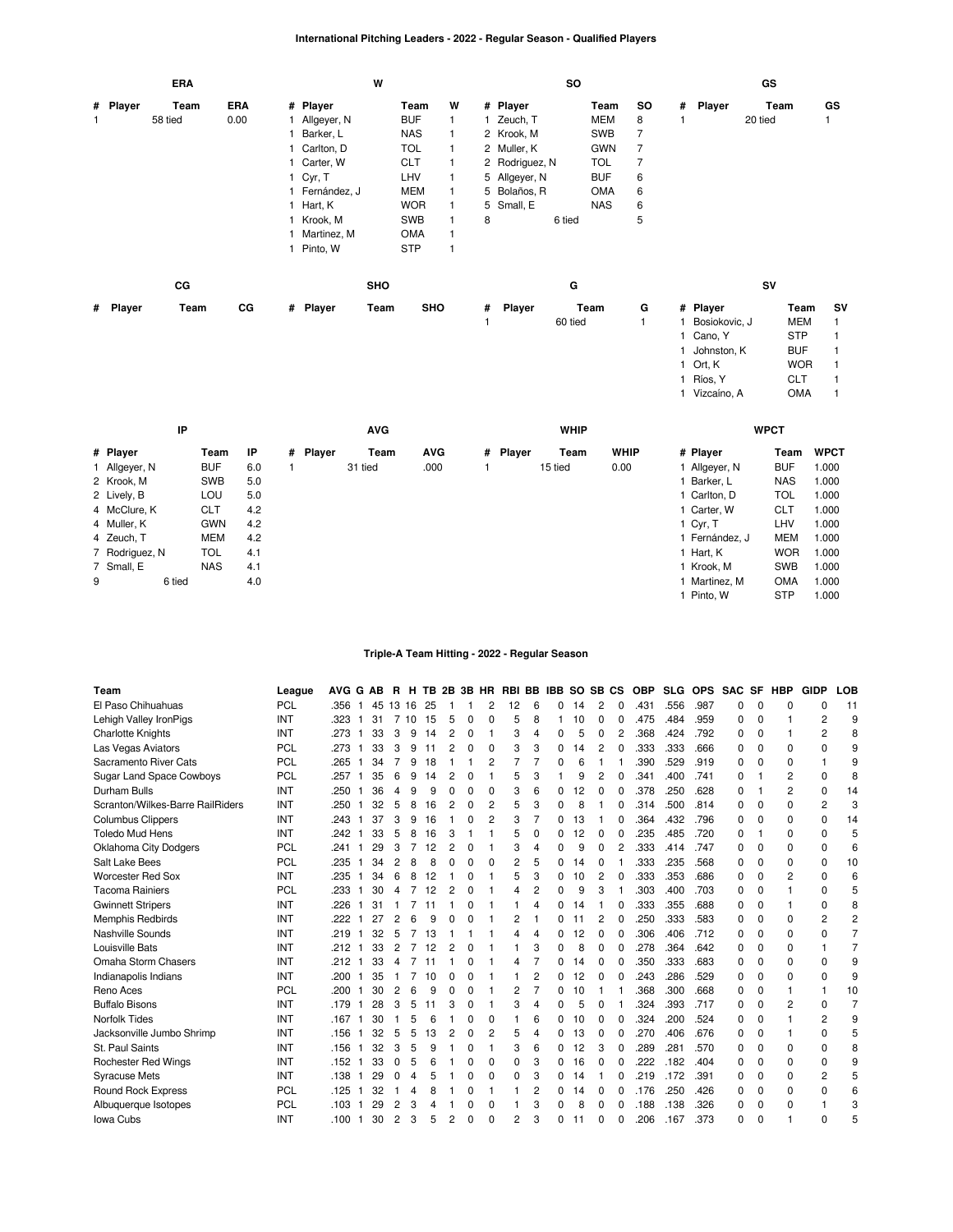#### **Triple-A Team Pitching - 2022 - Regular Season**

| Team                             | League WL  |                |             |          |   |    |          |              | <b>ERA G GS CG SHO GF HLD SV SVO IP</b> |                |              |                |                |                |   |   |    |          |          |           |      | H RERHR HB BB IBB SO WP BK WHIP AVG GO/AO GIDP |          | <b>TBF AB</b> |       |
|----------------------------------|------------|----------------|-------------|----------|---|----|----------|--------------|-----------------------------------------|----------------|--------------|----------------|----------------|----------------|---|---|----|----------|----------|-----------|------|------------------------------------------------|----------|---------------|-------|
| Scranton/Wilkes-Barre RailRiders | INT        | 10             | 0.001       | $\Omega$ |   |    | 2        | $\mathbf 0$  | 0.9.0                                   | -4             | 0            | 0              | 0              | 0              | 3 | 0 | 14 |          | 0        | 0.78 .138 |      | 4.50                                           | 2        |               | 32 29 |
| <b>Toledo Mud Hens</b>           | INT        | 10             | 0.001       | $\Omega$ |   |    | 0        | $\mathbf 0$  | 0.9.0                                   | 5              | <sup>0</sup> | $\Omega$       | $\Omega$       | 0              | 3 | 0 | 16 | 2        | 0        | 0.89      | .152 | 0.71                                           | 0        | 36            | - 33  |
| <b>Charlotte Knights</b>         | INT        | 10             | 1.001       | $\Omega$ | 0 | -1 |          | -1           | 19.0                                    | 5              |              |                | n              |                | 6 | 0 | 10 |          | O        | 1.22      | .167 | 2.00                                           | 2        |               | 37 30 |
| El Paso Chihuahuas               | PCL        | 10             | 1.001       | $\Omega$ | 0 | 1  | 0        | $\Omega$     | 0.9.0                                   | $\overline{4}$ |              |                |                | 0              | 2 | 0 | 14 | 0        |          | 0.67 .125 |      | 1.80                                           | $\Omega$ |               | 34 32 |
| Las Vegas Aviators               | <b>PCL</b> | 10             | 1.001       | 0        | 0 | 1  | 0        | 1            | 19.0                                    | 6              | 2            |                |                |                | 7 | 0 | 10 |          | 0        | 1.44      | .200 | 0.27                                           |          |               | 39 30 |
| <b>Memphis Redbirds</b>          | INT        | 10             | 1.001       | $\Omega$ | 0 | -1 |          |              | 19.0                                    |                |              |                |                |                | 4 | 0 | 14 |          | O        | 1.22 .226 |      | 1.50                                           | $\Omega$ |               | 36 31 |
| <b>Oklahoma City Dodgers</b>     | PCL        | 10             | 1.001       | $\Omega$ | 0 | -1 | $\Omega$ | $\mathbf 0$  | 0.9.0                                   | 3              | 2            |                | O              | ი              | 3 | 0 | 8  | 0        | O        | 0.67 .103 |      | 1.00                                           | 1        |               | 32 29 |
| Omaha Storm Chasers              | INT        | 10             | 1.001       | 0        | 0 |    | 2        | 1            | 19.0                                    |                |              |                |                | 0              | 2 | 0 | 12 | $\Omega$ | 0        | 1.00      | .200 | 1.67                                           | 0        |               | 37 35 |
| St. Paul Saints                  | INT        | 10             | 1.001       | $\Omega$ | 0 | -1 |          |              | 19.0                                    | 7              |              |                |                | n              | 3 | 0 | 8  | 2        | 0        | 1.11 .212 |      | 1.57                                           |          |               | 36 33 |
| <b>Buffalo Bisons</b>            | INT        | 10             | 2.001       | $\Omega$ | 0 | 1  | 2        | $\mathbf{1}$ | 19.0                                    | 3              | 2            | $\overline{2}$ | 0              |                | 3 | 0 | 11 | 0        | 0        | 0.67      | .100 | 1.00                                           | 0        |               | 34 30 |
| Nashville Sounds                 | INT        | 10             | 2.001       | $\Omega$ | 0 | 1  | 3        | $\Omega$     | 19.0                                    | 9              | 4            | 2              | 0              | 2              | 6 | 0 | 12 | 3        | 0        | 1.67      | .250 | 0.78                                           | $\Omega$ |               | 45 36 |
| <b>Norfolk Tides</b>             | INT        | 0 <sub>1</sub> | 2.001       | 0        | 0 | 1  | 0        | 0            | 0.9.0                                   | 9              | 3            | $\overline{c}$ |                |                | 4 | 0 | 5  | 0        |          | 1.44 .273 |      | 1.11                                           | 2        |               | 38 33 |
| <b>Tacoma Rainiers</b>           | <b>PCL</b> | 10             | 2.001       | 0        | 0 | 1  |          | 1            | 29.0                                    | 8              | 2            | $\overline{2}$ | $\Omega$       | 0              | 5 | 0 | 14 | 0        | 0        | 1.44      | .235 | 2.00                                           | 0        |               | 39 34 |
| <b>Gwinnett Stripers</b>         | INT        | 01             | 2.251       | $\Omega$ | 0 | -1 | 0        | $\Omega$     | 0.80                                    | 6              | 2            | $\overline{2}$ |                | O              |   | 0 | 11 | O        | $\Omega$ | 0.88      | .222 | 9.00                                           | 2        |               | 28 27 |
| Reno Aces                        | <b>PCL</b> | 0 <sub>1</sub> | 2.251       | $\Omega$ | 0 | 1  | 0        | $\Omega$     | 0.8.0                                   | 9              | 3            | 2              | 0              | 0              | 3 | 0 | 14 | 0        | 0        | 1.50      | .273 | 1.00                                           | 0        |               | 36 33 |
| Lehigh Valley IronPigs           | INT        | 10             | 3.001       | $\Omega$ | 0 | 1  | $\Omega$ | $\Omega$     | 0.9.0                                   | 9              | 3            | 3              | $\overline{2}$ | 0              |   | 0 | 13 | 2        | 0        | 1.78      | .243 | 0.88                                           | 0        |               | 44 37 |
| Louisville Bats                  | INT        | 0 <sub>1</sub> | 3.001       | $\Omega$ | 0 | J. | 0        | 0            | 0.9.0                                   | -5             | 3            | 3              |                | 0              | 6 | 0 | 12 | 0        |          | 1.22 .156 |      | 2.00                                           | 0        |               | 38 32 |
| Albuquerque Isotopes             | <b>PCL</b> | 0 <sub>1</sub> | 3.381       | $\Omega$ | 0 | -1 | 0        | $\Omega$     | 18.0                                    |                | 3            | 3              |                | 0              | 4 | 0 | 9  |          | 0        | 1.38      | .241 | 0.44                                           | 0        | 33            | 29    |
| Iowa Cubs                        | INT        | 0 <sub>1</sub> | 3.38 1      | $\Omega$ | 0 | -1 | O.       | $\Omega$     | 0.8.0                                   | 5              | 3            | 3              |                | $\overline{c}$ | 4 | 0 | 5  | O        | O        | 1.13 179  |      | 1.00                                           | 0        |               | 34 28 |
| Indianapolis Indians             | INT        | 0 <sub>1</sub> | 4.00 1      | $\Omega$ | 0 | 1  | 0        | $\mathbf 0$  | 0.9.0                                   | $\overline{7}$ | Δ            | 4              |                | 0              | 7 | 0 | 14 |          | 0        | 1.56      | .212 | 0.33                                           | 0        |               | 40 33 |
| <b>Rochester Red Wings</b>       | INT        | 0 <sub>1</sub> | 4.50 1      | 0        | 0 |    | 0        | $\mathbf 0$  | 0.8.0                                   | 8              | 5            | 4              |                | ი              | 0 | 0 | 12 | 0        | 0        | 1.00      | .242 | 1.00                                           | 0        |               | 34 33 |
| Salt Lake Bees                   | <b>PCL</b> | 0 <sub>1</sub> | 4.50 1      | 0        | 0 | -1 | 0        | $\mathbf 0$  | 0.8.0                                   | $\overline{7}$ | 4            | 4              |                |                | 2 | 0 | 9  | 0        | 0        | 1.13 .233 |      | 0.27                                           | 0        |               | 33 30 |
| <b>Syracuse Mets</b>             | INT        | 0 <sub>1</sub> | 5.001       | $\Omega$ | 0 | -1 | 0        | $\Omega$     | 0.9.0                                   | 8              | 5            | 5              | 2              | 0              | 3 | 0 | 8  | 0        | 0        | 1.22      | .250 | 1.00                                           | 2        | 35            | -32   |
| <b>Worcester Red Sox</b>         | INT        | 10             | 5.001       | $\Omega$ | 0 | -1 | 2        | $\mathbf{1}$ | 19.0                                    | 5              | 5            | 5              | 2              |                | 4 | 0 | 13 | $\Omega$ | O        | 1.00 156  |      | 1.00                                           | 0        |               | 37 32 |
| <b>Durham Bulls</b>              | INT        | 0 <sub>1</sub> | 5.40 1      | 0        | 0 | 1  | 0        | $\mathbf 0$  | 08.1                                    | $\overline{7}$ | 5            | 5              |                | 0              | 4 | 0 | 12 | 2        |          | 1.32 .219 |      | 0.86                                           | 0        |               | 37 32 |
| Jacksonville Jumbo Shrimp        | INT        | 0 <sub>1</sub> | 6.001       | 0        | 0 | 1  | 0        | $\mathbf 0$  | 0.9.0                                   | 8              | 6            | 6              |                | 2              | 3 | 0 | 10 |          | 0        | 1.22      | .235 | 1.00                                           | 0        |               | 39 34 |
| Sacramento River Cats            | <b>PCL</b> | 10             | 6.001       | 0        | 0 | -1 |          | $\mathbf 0$  | 19.0                                    | 9              | 6            | 6              |                | 2              | 3 |   | 9  |          | O        | 1.33 .257 |      | 0.80                                           | 0        |               | 41 35 |
| Sugar Land Space Cowboys         | PCL        | 0 <sub>1</sub> | 6.48 1      | $\Omega$ | 0 | -1 | $\Omega$ | $\mathbf 0$  | 08.1                                    | 9              |              | 6              | 2              | O              | 7 | 0 | 6  | 0        | 0        | 1.92      | .265 | 1.11                                           | 1        |               | 41 34 |
| <b>Columbus Clippers</b>         | INT        | 0 1            | 7.88        | 0        | 0 |    |          | $\Omega$     | 18.010                                  |                |              |                | O              |                | 8 |   | 10 | 4        | 0        | 2.25      | .323 | 0.57                                           | 2        |               | 40 31 |
| Round Rock Express               | <b>PCL</b> |                | 0 1 11.00 1 | $\Omega$ | 0 |    | 0        | $\Omega$     | 09.0161311                              |                |              |                | 2              | 0              | 6 | 0 | 14 |          |          | 2.44 .356 |      | 0.67                                           | 0        |               | 51 45 |

# **Triple-A Team Fielding - 2022 - Regular Season**

| Team                             | League     | <b>PCT</b> | G | GS | тс | PO | Α  | Е              | DP             | ΤP          | PВ          | <b>CWP</b> | <b>SB</b>      | CS             |
|----------------------------------|------------|------------|---|----|----|----|----|----------------|----------------|-------------|-------------|------------|----------------|----------------|
| Albuquerque Isotopes             | PCL        | 1.000      |   |    | 28 | 24 | 4  | $\mathbf 0$    | $\Omega$       | $\mathbf 0$ | $\Omega$    |            | $\Omega$       | $\overline{c}$ |
| <b>Buffalo Bisons</b>            | <b>INT</b> | 1.000      |   |    | 36 | 27 | 9  | 0              | 0              | $\mathbf 0$ | 0           | 0          | 0              | 0              |
| <b>Charlotte Knights</b>         | <b>INT</b> | 1.000      |   |    | 38 | 27 | 11 | $\Omega$       | 2              | $\Omega$    | $\Omega$    |            | 0              | $\Omega$       |
| <b>Gwinnett Stripers</b>         | <b>INT</b> | 1.000      |   |    | 35 | 24 | 11 | 0              | 2              | 0           | $\Omega$    | 0          | 2              | 0              |
| Iowa Cubs                        | <b>INT</b> | 1.000      |   |    | 33 | 24 | 9  | 0              | 0              | 0           | 0           | 0          | 0              |                |
| Jacksonville Jumbo Shrimp        | INT        | 1.000      |   |    | 35 | 27 | 8  | 0              |                | $\mathbf 0$ | $\Omega$    |            | 2              | $\Omega$       |
| Lehigh Valley IronPigs           | INT        | 1.000      |   |    | 33 | 27 | 6  | 0              | $\Omega$       | $\mathbf 0$ | $\mathbf 0$ | 2          |                | $\Omega$       |
| Louisville Bats                  | <b>INT</b> | 1.000      |   |    | 36 | 27 | 9  | 0              | 0              | 0           | 0           | 0          | 3              | 0              |
| Memphis Redbirds                 | <b>INT</b> | 1.000      |   |    | 36 | 27 | 9  | $\Omega$       | 2              | $\Omega$    | $\Omega$    |            |                | $\Omega$       |
| Sacramento River Cats            | PCL        | 1.000      |   |    | 33 | 27 | 6  | 0              | $\Omega$       | 0           | $\Omega$    |            | $\overline{2}$ | $\Omega$       |
| Salt Lake Bees                   | PCL        | 1.000      |   |    | 28 | 24 | 4  | 0              | $\Omega$       | $\mathbf 0$ |             | 0          | 3              |                |
| St. Paul Saints                  | <b>INT</b> | 1.000      |   |    | 39 | 27 | 12 | $\Omega$       |                | 0           | 1           | 2          | 0              | $\Omega$       |
| <b>Syracuse Mets</b>             | <b>INT</b> | 1.000      |   |    | 38 | 27 | 11 | $\Omega$       | 2              | 0           | $\Omega$    | 0          |                | $\Omega$       |
| <b>Tacoma Rainiers</b>           | <b>PCL</b> | 1.000      |   |    | 37 | 27 | 10 | 0              | $\Omega$       | 0           | 0           | 0          | 0              |                |
| Worcester Red Sox                | INT        | 1.000      |   |    | 34 | 27 | 7  | $\Omega$       | $\Omega$       | 0           | $\Omega$    | 0          | 0              | $\Omega$       |
| Oklahoma City Dodgers            | <b>PCL</b> | .974       |   |    | 39 | 27 | 11 | -1             |                | 0           | 0           | 0          | 0              | $\mathbf 0$    |
| Scranton/Wilkes-Barre RailRiders | INT        | .974       |   |    | 39 | 27 | 11 |                | 2              | $\Omega$    | $\Omega$    |            |                | $\Omega$       |
| El Paso Chihuahuas               | <b>PCL</b> | .972       |   |    | 36 | 27 | 8  |                | $\Omega$       | 0           | $\Omega$    | 0          | 0              | $\Omega$       |
| Omaha Storm Chasers              | <b>INT</b> | .972       |   |    | 36 | 27 | 8  | 1              | 0              | 0           | $\Omega$    | 0          | 0              | 0              |
| Las Vegas Aviators               | <b>PCL</b> | .971       |   |    | 35 | 27 | 7  | -1             | 2              | 0           | $\mathbf 0$ |            |                |                |
| Durham Bulls                     | INT        | .969       |   |    | 32 | 25 | 6  | 1              | $\Omega$       | $\mathbf 0$ | $\Omega$    | 2          | 0              | $\Omega$       |
| Indianapolis Indians             | <b>INT</b> | .969       |   |    | 32 | 27 | 4  | 1              |                | 0           | $\Omega$    |            | 0              | $\mathbf 0$    |
| <b>Toledo Mud Hens</b>           | <b>INT</b> | .969       |   |    | 32 | 27 | 4  |                | $\Omega$       | 0           | $\Omega$    | 2          | 0              | 0              |
| Reno Aces                        | <b>PCL</b> | .967       |   |    | 30 | 24 | 5  |                | $\Omega$       | $\Omega$    | $\Omega$    | 0          | 2              | $\mathbf 0$    |
| <b>Norfolk Tides</b>             | <b>INT</b> | .952       |   |    | 42 | 27 | 13 | 2              | $\overline{2}$ | 0           | $\mathbf 0$ | 0          | 0              | $\overline{2}$ |
| Nashville Sounds                 | <b>INT</b> | .943       |   |    | 35 | 27 | 6  | 2              | 0              | $\mathbf 0$ | $\mathbf 0$ | 3          | 0              | $\mathbf 0$    |
| Round Rock Express               | <b>PCL</b> | .939       |   |    | 33 | 27 | 4  | 2              | $\Omega$       | 0           | 1           |            | $\overline{2}$ | 0              |
| <b>Columbus Clippers</b>         | <b>INT</b> | .938       |   |    | 32 | 24 | 6  | 2              | 3              | 0           | 0           | 4          | 0              | 0              |
| <b>Rochester Red Wings</b>       | <b>INT</b> | .935       |   |    | 31 | 24 | 5  | $\overline{2}$ | $\Omega$       | $\Omega$    | $\Omega$    | 0          | 0              | $\Omega$       |
| <b>Sugar Land Space Cowboys</b>  | PCL        | .914       |   |    | 35 | 25 | 7  | 3              |                | 0           | $\Omega$    | 0          |                |                |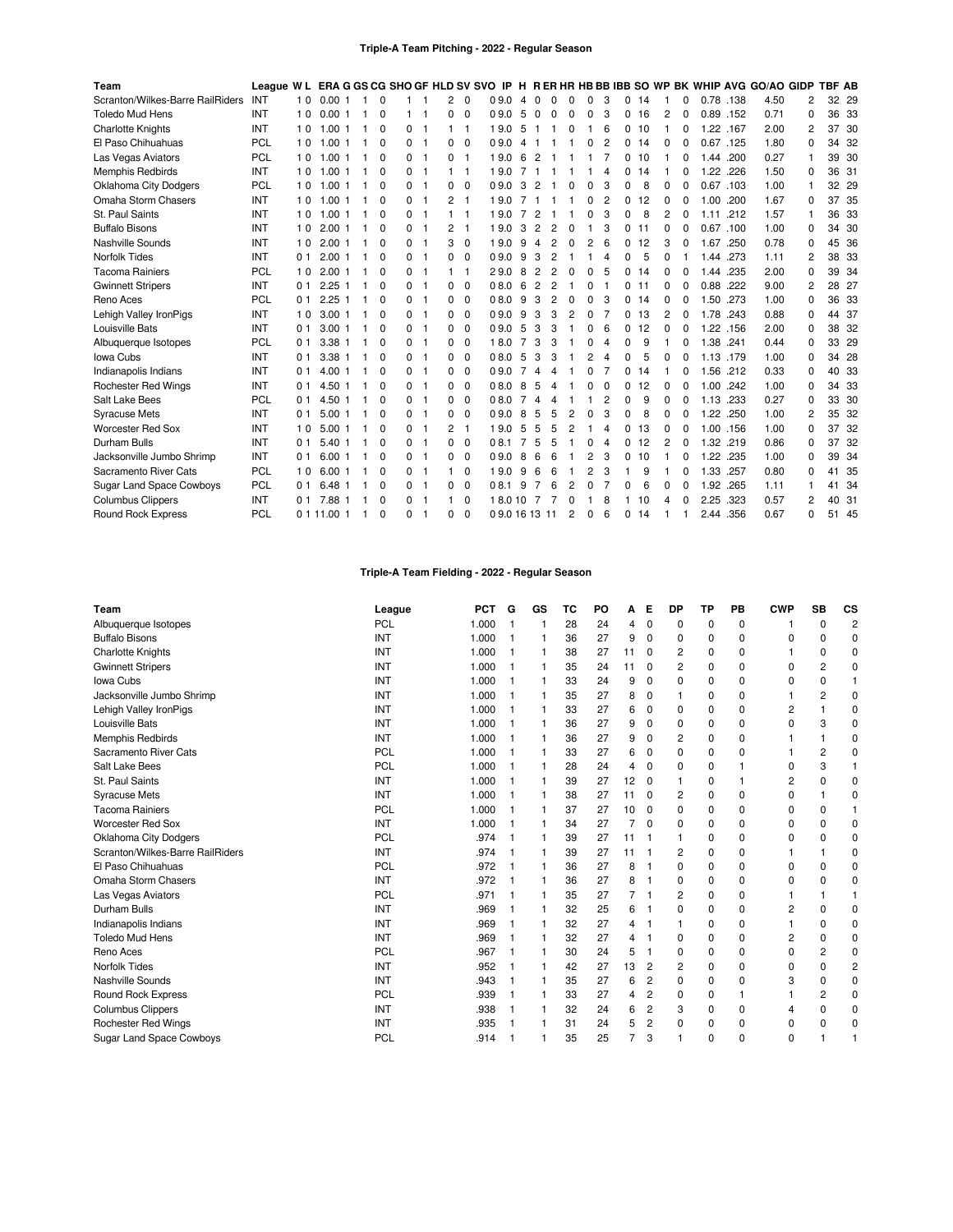| # Player       | Team       | в | <b>AVG</b> | G | ΑВ | R.           | н        | TB.          | 2B           | 3B | <b>HR</b> |    |          | RBI BB IBB | SO SB CS |          |          | <b>OBP</b> | <b>SLG</b> | <b>OPS</b> | PA       | SAC SF |          | HBP          | <b>GIDP</b>    | Е              |
|----------------|------------|---|------------|---|----|--------------|----------|--------------|--------------|----|-----------|----|----------|------------|----------|----------|----------|------------|------------|------------|----------|--------|----------|--------------|----------------|----------------|
| 10 Bleday, J   | <b>JAX</b> |   | .000       |   | 2  | 0            | $\Omega$ | 0            |              |    |           |    |          | 0          |          | $\Omega$ | $\Omega$ | .500       | .000       | .500       | 4        | 0      | 0        |              | $^{\circ}$     | - 0            |
| 6 Brigman, B   | <b>JAX</b> | R | .000       |   | 0  | <sup>0</sup> | 0        | <sup>0</sup> |              |    |           | O. | $^{(1)}$ | 0          |          | $\Omega$ | $\Omega$ | .000       | .000       | .000       | $\Omega$ | 0      | 0        | $\Omega$     | $\Omega$       | - 0            |
| 8 Burdick, P   | <b>JAX</b> | R | .000       |   | 3  |              | 0        | 0            |              |    |           | 0  |          | $\Omega$   | 3        | $\Omega$ | 0        | .250       | .000       | .250       | 4        | 0      | $\Omega$ | 0            | $^{\circ}$     | $\Omega$       |
| 9 Díaz. I      | <b>JAX</b> |   | .000       |   | 4  | 0            | $\Omega$ | 0            | $\Omega$     | 0  | 0         | 0  | $\Omega$ | $\Omega$   | 4        | $\Omega$ | - 0      | .000       | .000       | .000       | 4        | 0      | $\Omega$ | $\Omega$     | $\Omega$       | - 0            |
| 11 Díaz, L     | <b>JAX</b> |   | .500       |   | 4  |              | 2        | 3            |              | n  | 0         | 2  | $\Omega$ | $\Omega$   |          | $\Omega$ | $\Omega$ | .500       | .750       | .250       | 4        | 0      | $\Omega$ | $\Omega$     |                | $0\quad 0$     |
| 15 González, E | <b>JAX</b> | R | .000       |   | 4  | 0            | 0        | <sup>0</sup> |              |    |           | O. | 0        | $\Omega$   | 2        | 0        | 0        | .000       | .000       | .000       | 4        | 0      | $\Omega$ | 0            |                | $0\quad 0$     |
| 23 Jackson, A  | <b>JAX</b> | R | .000       |   | 4  | <sup>0</sup> | $\Omega$ | 0            | <sup>0</sup> |    | U         | O. | $\Omega$ | 0          |          | 0        | $\Omega$ | .000       | .000       | .000       | 4        | 0      | $\Omega$ | $\Omega$     | $\Omega$       | $\Omega$       |
| 12 Leblanc, C  | <b>JAX</b> | R | .667       |   | 3  |              | 2        | 6            |              |    |           |    |          | 0          |          | 0        | $\Omega$ | .750       | 2.000      | 2.750      | 4        | 0      | $\Omega$ | 0            |                | $0\quad 0$     |
| 5 Miller, B    | <b>JAX</b> |   | .000       |   | 4  |              | 0        | 0            |              |    |           | O. |          | 0          |          | 0        | $\Omega$ | .200       | .000       | .200       | 5        | 0      | $\Omega$ | $\Omega$     | $\overline{0}$ | $\overline{0}$ |
| 32 Quintana, L | <b>JAX</b> | R | .250       |   |    |              |          | 4            |              |    |           |    |          | 0          |          | 0        | 0        | .250       | .000       | .250       | 4        | 0      | $\Omega$ | $\Omega$     | $\Omega$       | $\Omega$       |
|                | <b>JAX</b> |   | .156       |   | 32 | 5            | 5        | 13           | 2            | 0  | 2         | 5  | 4        | 0          | 13       | 0        | 0        | .270       | .406       | .676       | 37       | 0      | 0        |              | $0\quad 0$     |                |
|                | OPP        |   | .235       |   | 34 | -6           | 8        | 12           |              | 0  |           | 5  | з        | 0          | 10       | 2        | 0        | .333       | .353       | .686       | 39       | 0      | 0        | $\mathbf{2}$ | 0              |                |

# **Jacksonville Jumbo Shrimp Pitching - 2022 - Regular Season - Active Roster**

| # Plaver       | Team T W L |             |            |  |  |  |                                      |  |  |  |                |             | ERA G GS CG SHO GF HLD SV SVO IP H R ER HR HB BB IBB SO AVG WP BK GIDP TBF |            |          |                |
|----------------|------------|-------------|------------|--|--|--|--------------------------------------|--|--|--|----------------|-------------|----------------------------------------------------------------------------|------------|----------|----------------|
| 27 Brazoban, H | JAX R 00   |             |            |  |  |  |                                      |  |  |  |                |             | .000                                                                       | $0\quad 0$ | $\Omega$ | $\overline{4}$ |
| 21 Campbell, P | JAXR 01    |             |            |  |  |  | 9.82 1 0 0 0 0 0 0 0 0 3.2 6 4 4 1 1 |  |  |  | $\overline{2}$ | $0 \quad 3$ | .375                                                                       | $0\quad 0$ | $\Omega$ | 19             |
| 1 Mever, M     | JAX R 0 0  |             |            |  |  |  |                                      |  |  |  |                |             | 4.50 1 1 0 0 0 0 0 0 4.0 2 2 2 0 1 1 0 5 .143 1 0                          |            |          | $0 \qquad 16$  |
|                | JAX        | $0 \quad 1$ |            |  |  |  |                                      |  |  |  |                |             | 6.00 1 1 0 0 1 0 0 0 9.0 8 6 6 1 2 3 0 10 .235 1 0 0 39                    |            |          |                |
|                | <b>OPP</b> | 10          | 5.00 1 1 0 |  |  |  |                                      |  |  |  |                |             | 0 1 2 1 1 9.0 5 5 5 2 1 4 0 13 .156 0 0                                    |            |          | 0 37           |

#### **Jacksonville Jumbo Shrimp Hitting - 2022 - Regular Season - Active Roster - Vs Left**

| # Player       | Team       | в | <b>AVG</b> | G | ΑВ<br><b>R</b> | н             | TB.      | 2B             | 3B       | <b>HR</b>    | RBI |              |          |          | BB IBB SO SB CS | <b>OBP</b> | SLG   | <b>OPS</b> | PA | SAC          | SF       | <b>HBP</b>     | <b>GIDP</b> |
|----------------|------------|---|------------|---|----------------|---------------|----------|----------------|----------|--------------|-----|--------------|----------|----------|-----------------|------------|-------|------------|----|--------------|----------|----------------|-------------|
| 10 Bleday, J   | <b>JAX</b> |   | .000       |   | 2              | 0             | 0        |                |          |              | 0   |              |          | $\Omega$ |                 | .333       | .000  | .333       | 3  | <sup>0</sup> | 0        |                | 0           |
| 8 Burdick, P   | <b>JAX</b> | R | .000       |   | 3              | $\Omega$      | 0        | 0              | $\Omega$ |              | O.  |              | U        | 3        |                 | .250       | .000  | .250       | 4  | 0            | $\Omega$ | 0              | 0           |
| 9 Díaz, I      | <b>JAX</b> |   | .000       |   | 3              | $\Omega$      | 0        | $\Omega$       | $\Omega$ | $\Omega$     | 0   | $\Omega$     | $\Omega$ | 3        |                 | .000       | .000  | .000       | 3  | $\Omega$     | $\Omega$ | 0              | 0           |
| 11 Díaz, L     | <b>JAX</b> |   | .667       |   | 3              | 2             | 3        |                | $\Omega$ | $\Omega$     | 2   | $\Omega$     | $\Omega$ | $\Omega$ |                 | .667       | 1.000 | .667       | 3  | $\Omega$     | $\Omega$ | $\mathbf 0$    | 0           |
| 15 González, E | <b>JAX</b> | R | .000       |   | 3              | $\Omega$      | 0        | $\Omega$       | $\Omega$ | <sup>n</sup> | O.  | <sup>0</sup> | $\Omega$ |          |                 | .000       | .000  | .000       | 3  | $\Omega$     | $\Omega$ | $\mathbf 0$    | 0           |
| 23 Jackson, A  | JAX        | R | .000       |   | 3              | $\Omega$      | 0        | 0              | $\Omega$ | $\Omega$     | 0   | 0            | $\Omega$ | $\Omega$ |                 | .000       | .000  | .000       | 3  | $\Omega$     | $\Omega$ | $\mathbf 0$    | 0           |
| 12 Leblanc, C  | <b>JAX</b> | R | .667       |   | 3              | $\mathcal{P}$ | 6        |                | $\Omega$ |              |     | <sup>0</sup> | $\Omega$ |          |                 | .667       | 2.000 | 2.667      | 3  | $\Omega$     | $\Omega$ | $\Omega$       | 0           |
| 5 Miller, B    | <b>JAX</b> |   | .000       |   | 3              | $\Omega$      | $\Omega$ | $\Omega$       | $\Omega$ | <sup>n</sup> | 0   |              | 0        |          |                 | .250       | .000  | .250       | 4  | $\Omega$     | $\Omega$ | $\Omega$       | $\Omega$    |
| 32 Quintana, L | <b>JAX</b> | R | .333       |   | 3              |               | 4        | $\Omega$       | 0        |              | 2   | $\Omega$     | 0        | 0        |                 | .333       | .333  | .666       | 3  | $\Omega$     | 0        | 0              | 0           |
|                | <b>JAX</b> |   | .192       |   | 26             | 5             | 13       | $\overline{2}$ | 0        | 2            | 5   | 2            | 0        | 9        |                 | .276       | .500  | .776       | 29 | 0            | 0        |                | 0           |
|                | <b>OPP</b> |   | .217       |   | 23             | 5             | 9        |                | 0        |              | 4   |              | 0        | 6        |                 | .308       | .391  | .699       |    | 0            | 0        | $\overline{2}$ | 0           |

**Jacksonville Jumbo Shrimp Opposing Hitting - 2022 - Regular Season - Active Roster - Vs Left**

| # Player       | Team T |          |      | AVG AB R H TB 2B 3B HR RBI BB IBB SO SB CS |  |  |       |               |                                          |  | OBP  | <b>SLG</b> | OPS PA SAC SF HBP |                         |            |            |                          | GIDP         |
|----------------|--------|----------|------|--------------------------------------------|--|--|-------|---------------|------------------------------------------|--|------|------------|-------------------|-------------------------|------------|------------|--------------------------|--------------|
| 27 Brazoban, H | JAX    | <b>R</b> | .000 | 3 0 0 0 0 0 0 0 0 1                        |  |  |       |               |                                          |  | .000 | .000       | .000              | $\overline{\mathbf{3}}$ |            | $0\quad 0$ |                          | $\Omega$     |
| 21 Campbell, P | JAX R  |          | .364 | . 11                                       |  |  |       | 4 8 1 0 1 3 1 |                                          |  | .462 | .727       | 1.189             | 13                      |            | $0\quad 0$ |                          | $\Omega$     |
| 1 Mever, M     | JAX    |          |      | R .111 9 1 1 0 0 0                         |  |  |       | $1 \quad 0$   | $\begin{array}{ccc} & 0 & 3 \end{array}$ |  | .200 | .111       | .311              | - 10                    |            | $0\quad 0$ |                          |              |
|                | JAX    |          | .217 | - 23                                       |  |  | 59101 |               | 4106                                     |  | .308 | .391       | .699              | -26                     | $0\quad 0$ |            | $\overline{\phantom{a}}$ | $\mathbf{0}$ |

### **Jacksonville Jumbo Shrimp Hitting - 2022 - Regular Season - Active Roster - Vs Right**

| # Player       | Team       | в | AVG  | G | AB R | н.           | TB. |          | 2B 3B    | <b>HR</b> |              |              | RBI BB IBB SO SB CS |           |  | <b>OBP</b> | SLG. | OPS PA |    | SAC SF |              | <b>HBP</b> | <b>GIDP</b> |
|----------------|------------|---|------|---|------|--------------|-----|----------|----------|-----------|--------------|--------------|---------------------|-----------|--|------------|------|--------|----|--------|--------------|------------|-------------|
| 10 Bleday, J   | <b>JAX</b> |   | .000 |   | 0    |              |     |          | 0        |           |              |              | 0                   | - 0       |  | 000.1      | .000 | .000   |    | 0      | $\Omega$     | 0          | $\Omega$    |
| 9 Díaz, I      | <b>JAX</b> |   | .000 |   |      |              |     | $\Omega$ | 0        | 0         |              |              | $\Omega$            |           |  | .000       | .000 | .000   |    | 0      | $\Omega$     | 0          | $\Omega$    |
| 11 Díaz, L     | <b>JAX</b> |   | .000 |   |      | <sup>o</sup> |     | 0        | 0        | 0         | 0            |              | $\Omega$            |           |  | .000       | .000 | .000   |    | 0      | $\Omega$     | 0          | 0           |
| 15 González, E | <b>JAX</b> | R | .000 |   |      | 0            |     | $\Omega$ | 0        | 0         | 0            |              | 0                   |           |  | .000       | .000 | .000   |    | 0      | $\Omega$     | $\Omega$   | $\Omega$    |
| 23 Jackson, A  | <b>JAX</b> | R | .000 |   |      | 0            |     | $\Omega$ | $\Omega$ | $\Omega$  | 0            | $\Omega$     | $\Omega$            |           |  | .000       | .000 | .000   |    | 0      | $\Omega$     | $\Omega$   | $\Omega$    |
| 12 Leblanc, C  | JAX        | R | .000 |   | 0    | 0            |     | 0        | $\Omega$ | 0         | <sup>0</sup> |              | <sup>0</sup>        | $\Omega$  |  | 000.1      | .000 | 1.000  |    | 0      | $\Omega$     | $\Omega$   | $\Omega$    |
| 5 Miller, B    | JAX        |   | .000 |   |      | <sup>o</sup> |     | 0        | $\Omega$ | 0         | 0            | <sup>0</sup> | 0                   | <u>ິດ</u> |  | .000       | .000 | .000   |    | 0      | $\Omega$     | 0          | $\Omega$    |
| 32 Quintana, L | <b>JAX</b> | R | .000 |   |      |              |     |          | 0        | 0         | 0            |              | 0                   | $\Omega$  |  | .000       | .000 | .000   |    | 0      | $\Omega$     | 0          | $\Omega$    |
|                | <b>JAX</b> |   | .000 |   | 6    | 0            | 0   | 0        | 0        | 0         | 0            | 2            | 0                   | 4         |  | .250       | .000 | .250   | -8 | 0      | $\mathbf{0}$ | 0          | 0           |
|                | <b>OPP</b> |   | .273 |   | 11   | 3            | 3   | 0        | 0        | 0         |              | 2            | 0                   | 4         |  | .385       | .273 | .658   |    | 0      | 0            | 0          | $\mathbf 0$ |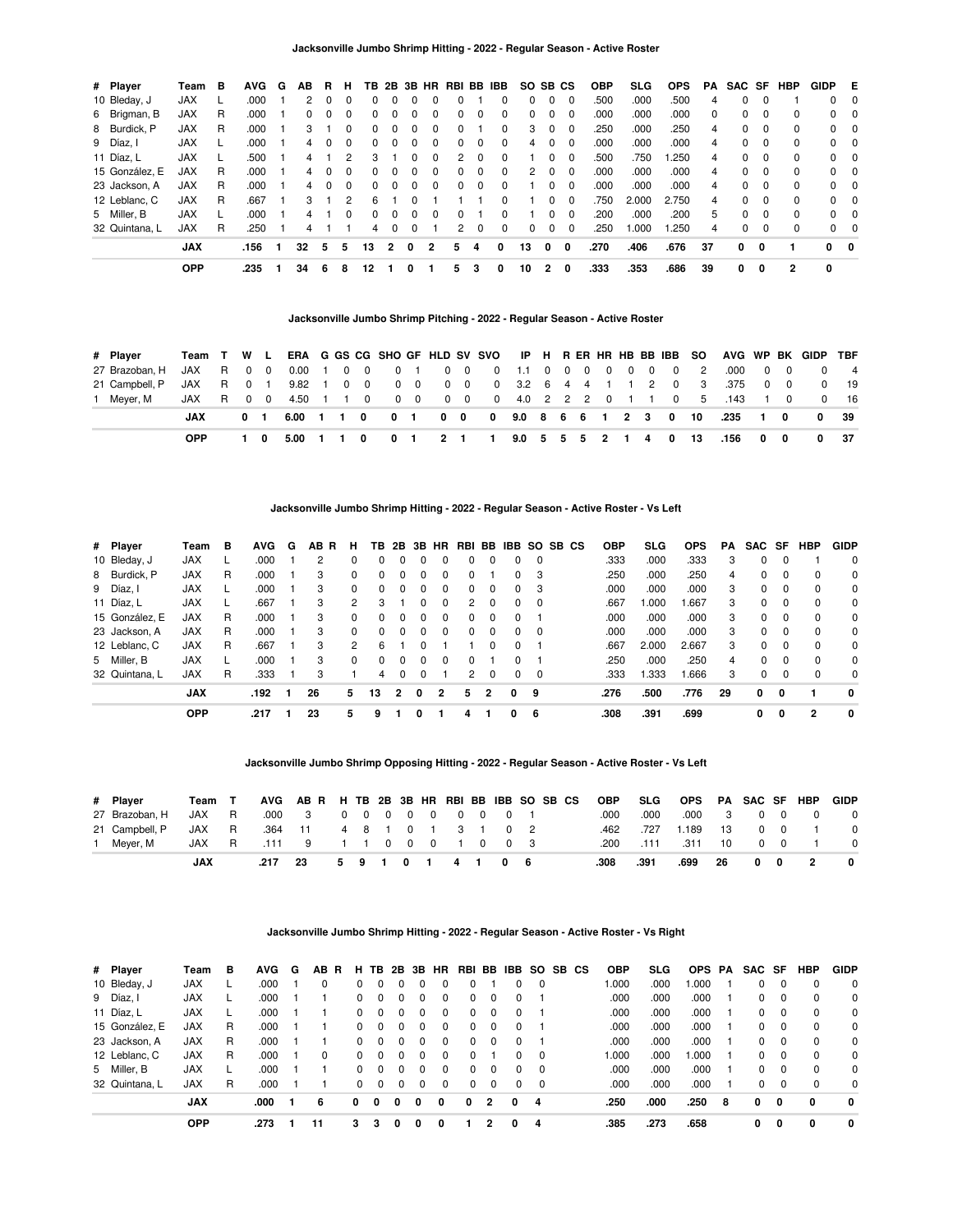| # Player       | Team T |          |             | AVG AB R H TB 2B 3B HR RBI BB IBB SO SB CS |  |  |                   |  |            |  | OBP  | SLG  | OPS PA SAC SF HBP |      |            |            |              | GIDP         |
|----------------|--------|----------|-------------|--------------------------------------------|--|--|-------------------|--|------------|--|------|------|-------------------|------|------------|------------|--------------|--------------|
| 27 Brazoban, H | JAX R  |          | .000        | $\blacksquare$                             |  |  | 0 0 0 0 0 0 0 1   |  |            |  | .000 | .000 | .000              |      |            | $0\quad 0$ |              |              |
| 21 Campbell, P | JAX    | R        | .400        | 5                                          |  |  | 2 2 0 0 0 1 1 0 1 |  |            |  | .500 | .400 | .900              | 6    | $\Omega$   | $\Omega$   |              |              |
| 1 Mever, M     | JAX    | <b>R</b> | .200        | 5                                          |  |  | 1 1 0 0 0 0 1     |  | $0\quad 2$ |  | .333 | .200 | .533              | 6    |            | $0\quad 0$ |              |              |
|                | JAX    |          | $.273 - 11$ |                                            |  |  | 3 3 0 0 0 1 2 0 4 |  |            |  | .385 | .273 | .658              | - 13 | $0\quad 0$ |            | $\mathbf{0}$ | $\mathbf{0}$ |

### **Jacksonville Jumbo Shrimp Hitting - 2022 - Regular Season - Active Roster - Vs. Worcester**

| # Player       | Team       | в  | <b>AVG</b> | G | AВ | в.       | н        | TB.          | 2B       |          |          | 3B HR RBI | BB IBB       |              | SO.      |              | SB CS    | <b>OBP</b> | SLG   | <b>OPS</b> | PA       | SAC SF   |          | HBP            | GIDP        |
|----------------|------------|----|------------|---|----|----------|----------|--------------|----------|----------|----------|-----------|--------------|--------------|----------|--------------|----------|------------|-------|------------|----------|----------|----------|----------------|-------------|
| 10 Bleday, J   | <b>JAX</b> |    | .000       |   | 2  | 0        | 0        | $\Omega$     | $\Omega$ | 0        |          |           |              | $\Omega$     | 0        | 0            | $\Omega$ | .500       | .000  | .500       | 4        | 0        | $\Omega$ |                | 0           |
| 6 Brigman, B   | <b>JAX</b> | R  | .000       |   | O. |          | 0        | $\Omega$     | $\Omega$ | 0        |          | 0         | 0            | $\Omega$     | $\Omega$ | 0            | $\Omega$ | .000       | .000  | .000       | $\Omega$ | 0        | $\Omega$ | $\Omega$       | 0           |
| 8 Burdick, P   | <b>JAX</b> | R  | .000       |   |    |          | 0        | 0            |          |          |          |           |              | 0            | 3        |              | 0        | .250       | .000  | .250       | 4        | 0        | $\Omega$ | 0              | 0           |
| 9 Díaz, l      | <b>JAX</b> |    | .000       |   | 4  | 0        | $\Omega$ | <sup>0</sup> | $\Omega$ | $\Omega$ | $\Omega$ | 0         | 0            | $\Omega$     | 4        | 0            | $\Omega$ | .000       | .000  | .000       | 4        | 0        | $\Omega$ | $\Omega$       | 0           |
| 11 Díaz, L     | <b>JAX</b> |    | .500       |   | 4  |          | 2        | 3            |          |          |          | 2         | 0            | $\Omega$     |          | 0            | $\Omega$ | .500       | .750  | .250       | 4        | 0        | $\Omega$ | $\Omega$       | 0           |
| 15 González, E | <b>JAX</b> | R. | .000       |   | 4  |          | 0        | <sup>0</sup> |          | 0        |          | 0         | 0            | 0            | 2        | 0            | $\Omega$ | .000       | .000  | .000       | 4        | 0        | $\Omega$ | $\Omega$       | 0           |
| 23 Jackson, A  | <b>JAX</b> | R  | .000       |   | 4  | $\Omega$ | $\Omega$ | <sup>0</sup> | $\Omega$ | $\Omega$ | $\Omega$ | 0         | <sup>0</sup> | $\Omega$     |          | <sup>0</sup> | $\Omega$ | .000       | .000  | .000       | 4        | 0        | $\Omega$ | $\Omega$       | 0           |
| 12 Leblanc, C  | <b>JAX</b> | R  | .667       |   | 3  |          | 2        | 6            |          |          |          |           |              | <sup>0</sup> |          | 0            | $\Omega$ | .750       | 2.000 | 2.750      | 4        | $\Omega$ | $\Omega$ | $\Omega$       | 0           |
| 5 Miller, B    | <b>JAX</b> |    | .000       |   |    |          | 0        | <sup>0</sup> | $\Omega$ | 0        |          | 0         |              | <sup>0</sup> |          | 0            | $\Omega$ | .200       | .000  | .200       | 5        | 0        | $\Omega$ | $\Omega$       | $\mathbf 0$ |
| 32 Quintana, L | <b>JAX</b> | R  | .250       |   |    |          |          | 4            | 0        | $\Omega$ |          | 2         | 0            | $\Omega$     | 0        | 0            | 0        | .250       | 1.000 | .250       | 4        | 0        | $\Omega$ | $\Omega$       | $\Omega$    |
|                | <b>JAX</b> |    | .156       |   | 32 | 5        | 5        | 13           | 2        | 0        | 2        | 5         | 4            | <sup>0</sup> | 13       | 0            | O        | .270       | .406  | .676       | 37       | 0        | 0        |                | 0           |
|                | <b>OPP</b> |    | .235       |   | 34 | 6        | 8        | 12           |          |          |          | 5         | з            | 0            | 10       | 2            | 0        | .333       | .353  | .686       | 39       | 0        | 0        | $\overline{2}$ | 0           |

#### **Jacksonville Jumbo Shrimp Pitching - 2022 - Regular Season - Active Roster - Vs. Worcester**

| # Plaver       | Team T W L |                |                      |  |   |              |  |                              |                   |  |  |  |                         |                                                    | ERA G GS CG SHO GF HLD SV SVO IP H R ER HR HB BB IBB SO AVG WP BK GIDP TBF |            |          |                |
|----------------|------------|----------------|----------------------|--|---|--------------|--|------------------------------|-------------------|--|--|--|-------------------------|----------------------------------------------------|----------------------------------------------------------------------------|------------|----------|----------------|
| 27 Brazoban. H | JAX R 0 0  |                | 0.00 1 0 0 0 1 0 0   |  |   |              |  |                              | 0 1.1 0 0 0 0 0 0 |  |  |  | $\overline{\mathbf{0}}$ | $\overline{2}$                                     | .000                                                                       | $0\quad 0$ | $\Omega$ | $\overline{4}$ |
| 21 Campbell, P | JAXR 01    |                | 9.82 1 0 0 0 0 0 0 0 |  |   |              |  | 0 3.2 6 4 4 1 1              |                   |  |  |  |                         | $\begin{array}{cccc} \mid & 2 & 0 & 3 \end{array}$ | .375                                                                       | $0\quad 0$ | $\Omega$ | 19             |
| 1 Mever, M     | JAX R 0 0  |                |                      |  |   |              |  |                              |                   |  |  |  |                         |                                                    | 4.50 1 1 0 0 0 0 0 0 4.0 2 2 2 0 1 1 0 5 .143 1 0                          |            |          | $0 \qquad 16$  |
|                | JAX        | 0 <sub>1</sub> | 6.00 1 1 0           |  |   |              |  |                              |                   |  |  |  |                         |                                                    | 0 1 0 0 0 9.0 8 6 6 1 2 3 0 10 .235 1 0                                    |            | $0 \t39$ |                |
|                | <b>OPP</b> | 10             | 5.00 1               |  | 0 | $\mathbf{o}$ |  | 1 2 1 1 9.0 5 5 5 2 1 4 0 13 |                   |  |  |  |                         |                                                    | .156 0 0                                                                   |            |          | 0 37           |

# **Jacksonville Jumbo Shrimp Hitting - 2022 - Regular Season - Active Roster - Home Games**

| # Player       | Team       | в | <b>AVG</b> | G | AВ | R | н        | TB.          |          |          |          | 2B 3B HR RBI BB IBB |   |              | SO. |          | SB CS    | <b>OBP</b> | SLG   | <b>OPS</b> | PA       | SAC SF       |          | HBP            | <b>GIDP</b> |
|----------------|------------|---|------------|---|----|---|----------|--------------|----------|----------|----------|---------------------|---|--------------|-----|----------|----------|------------|-------|------------|----------|--------------|----------|----------------|-------------|
| 10 Bleday, J   | <b>JAX</b> |   | .000       |   | 2  | 0 | 0        | $\Omega$     | $\Omega$ | 0        |          |                     |   | $\Omega$     | 0   | 0        | $\Omega$ | .500       | .000  | .500       | 4        | 0            | $\Omega$ |                | 0           |
| 6 Brigman, B   | <b>JAX</b> | R | .000       |   | 0  |   | 0        | $\Omega$     | $\Omega$ | $\Omega$ |          | 0                   | n | $\Omega$     | 0   | 0        | $\Omega$ | .000       | .000  | .000       | $\Omega$ | 0            | $\Omega$ | $\Omega$       | 0           |
| 8 Burdick, P   | <b>JAX</b> | R | .000       |   |    |   | 0        | <sup>0</sup> | 0        | 0        |          | 0                   |   | 0            | 3   | 0        | 0        | .250       | .000  | .250       | 4        | 0            | $\Omega$ | $\Omega$       | 0           |
| 9 Díaz.        | <b>JAX</b> |   | .000       |   | 4  | 0 | $\Omega$ | $\Omega$     | $\Omega$ | $\Omega$ | $\Omega$ | 0                   | 0 | $\Omega$     | 4   | 0        | $\Omega$ | .000       | .000  | .000       | 4        | 0            | $\Omega$ | $\Omega$       | 0           |
| 11 Díaz, L     | <b>JAX</b> |   | .500       |   |    |   | 2        | 3            |          |          |          | 2                   | 0 | $\Omega$     |     | 0        | $\Omega$ | .500       | .750  | .250       | 4        | 0            | $\Omega$ | $\Omega$       | 0           |
| 15 González, E | <b>JAX</b> | R | .000       |   | 4  |   | 0        | <sup>0</sup> | $\Omega$ | 0        |          | 0                   | 0 | $\Omega$     | 2   | $\Omega$ | $\Omega$ | .000       | .000  | .000       | 4        | 0            | $\Omega$ | $\Omega$       | 0           |
| 23 Jackson, A  | <b>JAX</b> | R | .000       |   | 4  |   | 0        | $\Omega$     |          |          |          | 0                   | 0 | 0            |     | 0        | $\Omega$ | .000       | .000  | .000       | 4        | <sup>0</sup> |          | $\Omega$       | 0           |
| 12 Leblanc, C  | <b>JAX</b> | R | .667       |   | 3  |   | 2        | 6            |          |          |          |                     |   | $\Omega$     |     | 0        | $\Omega$ | .750       | 2.000 | 2.750      | 4        | 0            | $\Omega$ | $\Omega$       | 0           |
| 5 Miller, B    | <b>JAX</b> |   | .000       |   | 4  |   | 0        | $\Omega$     | $\Omega$ | $\Omega$ |          | 0                   |   | <sup>0</sup> |     | 0        | $\Omega$ | .200       | .000  | .200       | 5        | $\Omega$     | $\Omega$ | $\Omega$       | $\Omega$    |
| 32 Quintana, L | <b>JAX</b> | R | .250       |   |    |   |          | 4            | $\Omega$ | 0        |          | 2                   | 0 | $\Omega$     | 0   | 0        | $\Omega$ | .250       | 1.000 | .250       | 4        | 0            | $\Omega$ | $\Omega$       | $\mathbf 0$ |
|                | <b>JAX</b> |   | .156       |   | 32 | 5 | 5        | 13           | 2        | $\Omega$ | 2        | 5                   | 4 | 0            | 13  | O        | 0        | .270       | .406  | .676       | 37       | 0            | 0        |                | 0           |
|                | <b>OPP</b> |   | .235       |   | 34 | 6 | 8        | 12           |          |          |          | 5                   | з | 0            | 10  | 2        | 0        | .333       | .353  | .686       |          | 0            | 0        | $\overline{2}$ | 0           |

#### **Jacksonville Jumbo Shrimp Pitching - 2022 - Regular Season - Active Roster - Home Games**

| # Plaver                                                                    |                                                               |  |             |  |  |  |  |  |  |  |  |  | Team T W L ERA G GS CG SHO GF HLD SV SVO IP H R ER HR HB BB IBB SO AVG WP BK GIDP TBF |  |               |
|-----------------------------------------------------------------------------|---------------------------------------------------------------|--|-------------|--|--|--|--|--|--|--|--|--|---------------------------------------------------------------------------------------|--|---------------|
|                                                                             |                                                               |  |             |  |  |  |  |  |  |  |  |  |                                                                                       |  |               |
| 21 Campbell P JAX R 0 1 9.82 1 0 0 0 0 0 0 0 0 3.2 6 4 4 1 1 2 0 3 .375 0 0 |                                                               |  |             |  |  |  |  |  |  |  |  |  |                                                                                       |  | $0$ 19        |
| 1 Mever. M                                                                  | JAX R 0 0 4.50 1 1 0 0 0 0 0 0 0 4.0 2 2 2 0 1 1 0 5 .143 1 0 |  |             |  |  |  |  |  |  |  |  |  |                                                                                       |  | $0 \qquad 16$ |
|                                                                             |                                                               |  | $0 \quad 1$ |  |  |  |  |  |  |  |  |  | 6.00 1 1 0 0 1 0 0 0 9.0 8 6 6 1 2 3 0 10 .235 1 0 0                                  |  | 39            |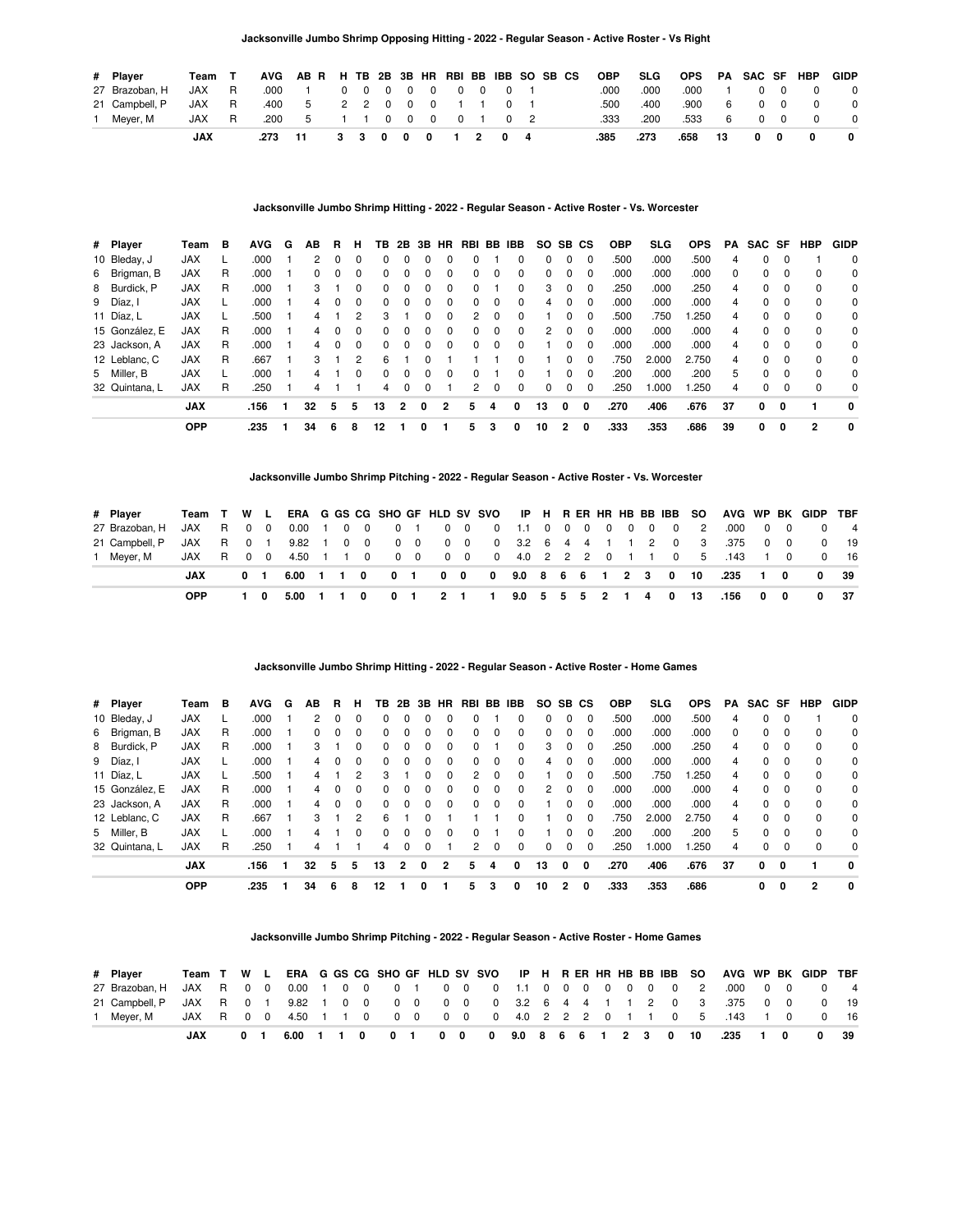| Player        | Team       | в |      |                | AVG G AB PARH TB 2B 3B HR |          |          |          |          |          | RBI BB |          | IBB SO SB |   |          | СS       | <b>OBP</b> | SLG.  | <b>OPS</b> | SAC SF   |          | HBP         | <b>GIDP</b> |
|---------------|------------|---|------|----------------|---------------------------|----------|----------|----------|----------|----------|--------|----------|-----------|---|----------|----------|------------|-------|------------|----------|----------|-------------|-------------|
| Leblanc, C    | <b>JAX</b> | R | .667 | 3              | 4                         | 2        | 6        |          |          |          |        |          |           |   | 0        | 0        | .750       | 2.000 | 2.750      | 0        | - 0      | $\mathbf 0$ | 0           |
| 2 Díaz, L     | <b>JAX</b> |   | .500 | 4              | 4 1                       | 2        | 3        |          | $\Omega$ | 0        | 2      | $\Omega$ | $\Omega$  |   | $\Omega$ | $\Omega$ | .500       | .750  | 1.250      | 0        | $\Omega$ | 0           | 0           |
| 3 Quintana, L | <b>JAX</b> | R | .250 | 4              | 4                         |          | 4        | $\Omega$ | $\Omega$ |          | 2      | $\Omega$ | $\Omega$  | 0 | $\Omega$ | $\Omega$ | .250       | 1.000 | 1.250      | 0        | $\Omega$ | 0           | 0           |
| 4 Bleday, J   | <b>JAX</b> |   | .000 | $\overline{2}$ | 4 0 0                     |          | $\Omega$ | 0        | $\Omega$ | $\Omega$ | 0      |          | 0         | 0 | $\Omega$ | $\Omega$ | .500       | .000  | .500       | 0        | $\Omega$ |             | 0           |
| 5 Brigman, B  | <b>JAX</b> | R | .000 | 0              | $0\quad0\quad0$           |          | 0        | 0        | 0        | $\Omega$ | 0      | 0        | $\Omega$  | 0 | $\Omega$ | $\Omega$ | .000       | .000  | .000       | 0        | $\Omega$ | 0           | 0           |
| 6 Burdick, P  | <b>JAX</b> | R | .000 | 3              | 4                         | $\Omega$ | $\Omega$ | 0        | 0        | 0        | 0      |          | 0         | 3 | $\Omega$ | $\Omega$ | .250       | .000  | .250       | 0        | - 0      | 0           | 0           |
| 7 Díaz, I     | <b>JAX</b> |   | .000 | 4              | 4 0 0                     |          | $\Omega$ | $\Omega$ | 0        | $\Omega$ | 0      | $\Omega$ | $\Omega$  | 4 | $\Omega$ | $\Omega$ | .000       | .000  | .000       | 0        | - 0      | $\Omega$    | 0           |
| 8 González, E | <b>JAX</b> | R | .000 | 4              | 4 0 0                     |          | $\Omega$ | $\Omega$ | $\Omega$ | $\Omega$ | 0      | $\Omega$ | $\Omega$  | 2 | $\Omega$ | $\Omega$ | .000       | .000  | .000       | $\Omega$ | - 0      | $\Omega$    | $\Omega$    |
| 9 Jackson, A  | <b>JAX</b> | R | .000 | 4              | 4 0 0                     |          | $\Omega$ | $\Omega$ | $\Omega$ | 0        | 0      | $\Omega$ | 0         |   | $\Omega$ |          | .000       | .000  | .000       | 0        | $\Omega$ | 0           | 0           |
| 10 Miller, B  | <b>JAX</b> |   | .000 | 4              | 51                        | $\Omega$ | $\Omega$ | 0        | $\Omega$ | $\Omega$ | 0      |          | 0         |   | 0        |          | .200       | .000  | .200       | 0        | $\Omega$ | 0           | 0           |

Show Fewer... Show More...

### **Jacksonville Jumbo Shrimp Pitching - 04/05/2022 - 04/06/2022 - Regular Season - Current Players**

| <b>Plaver</b> | Team T WL ERA G GS CG SHO GF HLD SV SVO IP H R ER HR HB BB IBB SO |      |        |          |            |             |                                                 |            |  |  |                   |             |            |                                   | WHIP | AVG       | WP BK |            | GDP       |
|---------------|-------------------------------------------------------------------|------|--------|----------|------------|-------------|-------------------------------------------------|------------|--|--|-------------------|-------------|------------|-----------------------------------|------|-----------|-------|------------|-----------|
| 1 Brazoban, H | JAX                                                               | R 00 |        |          | 0.00 1 0 0 | $0 \quad 1$ |                                                 | $0\quad 0$ |  |  | 01.10000          |             | $0\quad 0$ | $0\quad 2$                        | 0.00 | .000      |       | $0\quad 0$ | $\Omega$  |
| 2 Meyer, M    | JAX                                                               | R 00 |        | 4.50 1 1 | $\Omega$   | $0\quad 0$  | $0\quad 0$                                      |            |  |  | 0 4.0 2 2 2 0     | $1 \quad 1$ |            | $0\quad 5$                        |      | 0.75 .143 |       |            | $\Omega$  |
| 3 Campbell, P | JAX                                                               | R 01 | 9.82 1 |          | $0\quad 0$ | $0\quad 0$  | $\begin{array}{ccc} & & 0 & \hline \end{array}$ |            |  |  | 0 3.2 6 4 4 1 1 2 |             |            | $\begin{matrix}0 & 3\end{matrix}$ |      | 2.18 .375 |       | $0\quad 0$ | $\Omega$  |
| Show Fewer    |                                                                   |      |        |          |            |             |                                                 |            |  |  |                   |             |            |                                   |      |           |       |            | Show More |

### **Braxton Garrett - Pitching - Game Log - 2021 - Regular Season**

| Date      |   | GM # Team Opp      |            | W        |              | <b>ERA</b> | G  |    |          | <b>GS CG SHO SV SVO</b>   |          |   | IP   | н              | R  | ER. |              |   |              |   |    | HR HB BB IBB SO WHIP | <b>AVG</b> |     |          |              | <b>AB WP BK GIDP</b> | <b>TBF</b> | NP-S        |
|-----------|---|--------------------|------------|----------|--------------|------------|----|----|----------|---------------------------|----------|---|------|----------------|----|-----|--------------|---|--------------|---|----|----------------------|------------|-----|----------|--------------|----------------------|------------|-------------|
| 5/4/21    |   | JAX                | <b>NOR</b> | $\Omega$ |              | 4.91       |    |    | ŋ        | 0                         | 0        | 0 | 3.2  | 4              | 2  |     |              |   |              |   |    | 1.36                 | .286       | 14  | 0        |              |                      | 17         | $76 - 47$   |
| 5/9/21    |   | <b>JAX</b>         | <b>NOR</b> |          | 0            | 6.23       |    |    | 0        | 0                         | 0        | 0 | 5.0  | 5              | 4  | 4   | 0            | 0 |              | 0 | 3  | 1.38                 | .281       | 18  | 0        | $\Omega$     |                      | 21         | $83 - 53$   |
| 5/21/21   |   | <b>JAX</b>         | @NOR       |          | $\Omega$     | 3.68       |    |    | 0        | 0                         | 0        | 0 | 6.0  | 4              | 0  | 0   | $\Omega$     | 0 | $\Omega$     | O | 5  | 1.09                 | .245       | 21  | 0        | $\Omega$     |                      | 21         | $86 - 53$   |
| 5/29/21   |   | <b>JAX</b>         | <b>DUR</b> | 0        |              | 4.12       |    |    | $\Omega$ | 0                         | $\Omega$ | ŋ | 5.0  | 8              | 3  | 3   | O            |   |              |   |    | 1.32                 | .284       | 21  | O        | O            | 0                    | 23         | $91 - 55$   |
| May       |   | <b>JAX</b>         |            | 2        |              | 4.12       |    |    | 0        | 0                         | $\Omega$ | 0 | 19.2 | 21             | 9  | q   |              |   |              |   | 19 | 1.32                 | .284       | 74  | O        |              | 3                    | 82         | 336 - 208   |
| Date      |   | GM # Team Opp      |            | W        |              | <b>ERA</b> | G  |    |          | <b>GS CG SHO SV SVO</b>   |          |   | IP   | н              | R  | ER. | <b>HR HB</b> |   | <b>BBIBB</b> |   |    | <b>SO WHIP</b>       | <b>AVG</b> |     |          |              | <b>AB WP BK GIDP</b> | <b>TBF</b> | NP-S        |
| 6/4/21    |   | JAX                | @GWN       |          | 0            | 3.28       |    |    | 0        | 0                         | $\Omega$ | 0 | 5.0  | 2              | 0  | 0   | $\Omega$     | 0 | 2            | 0 | 5  | 1.22                 | .253       | 17  | $\Omega$ | $\Omega$     | 0                    | 19         | $70 - 47$   |
| 6/19/21   |   | <b>JAX</b>         | @CLT       | $\Omega$ |              | 5.22       |    |    | 0        | 0                         | 0        | 0 | 4.2  | 5              | 8  | 8   |              |   |              | 0 | 3  | 1.33                 | .257       | 18  | $\Omega$ | $\Omega$     | 0                    | 23         | $90 - 50$   |
| 6/25/21   |   | <b>JAX</b>         | <b>DUR</b> | 0        |              | 5.79       |    |    | 0        | 0                         | 0        | 0 | 3.1  | 3              | 4  | 4   | 2            |   |              | ŋ |    | 1.41                 | .254       | 13  | 0        | $\Omega$     | 0                    | 17         | 79 - 44     |
| 6/30/21   |   | <b>JAX</b>         | @MEM       | $\Omega$ | <sup>0</sup> | 5.35       |    |    | 0        | 0                         | $\Omega$ | O | 6.0  | 4              | 2  | 2   |              |   |              | n |    | 1.32                 | .245       | 21  | $\Omega$ | $\Omega$     | 0                    | 22         | $87 - 62$   |
| June      |   | <b>JAX</b>         |            | 1        | 2            | 6.63       |    |    | O        | 0                         | $\Omega$ | O | 19.0 | 14             | 14 | 14  | з            |   |              |   | 18 | 1.32                 | .203       | 69  | 0        |              | 0                    | 81         | $326 - 203$ |
| Date      |   | <b>GM#Team Opp</b> |            | w        |              | <b>ERA</b> |    |    |          | <b>G GS CG SHO SV SVO</b> |          |   | IP   | н              | R  | ER. | HR HB        |   | <b>BBIBB</b> |   |    | <b>SO WHIP</b>       | <b>AVG</b> |     |          |              | <b>AB WP BK GIDP</b> | <b>TBF</b> | NP-S        |
| 7/6/21    |   | JAX                | <b>CLT</b> | $\Omega$ | 0            | 4.80       |    |    | 0        | 0                         | 0        | 0 | 6.1  | 5              |    |     |              |   |              |   | 8  | 1.24                 | .241       | 23  | 0        | n            |                      | 25         | $100 - 69$  |
| 7/11/21   |   | <b>JAX</b>         | <b>CLT</b> |          | Ω            | 4.41       |    |    | 0        | 0                         | 0        | 0 | 6.0  | 4              |    |     |              |   |              | ŋ | 4  | 1.20                 | .237       | 20  | 0        | $\Omega$     |                      | 22         | $79 - 54$   |
| 7/29/21   |   | <b>JAX</b>         | @CLT       | $\Omega$ | <sup>0</sup> | 4.77       |    |    | 0        | 0                         | 0        | 0 | 3.2  | 5              | 4  | Δ   |              |   |              |   |    | 1.23                 | .244       | 15  | 0        | $\Omega$     | 0                    | 17         | $58 - 43$   |
| July      |   | <b>JAX</b>         |            | 1        | 0            | 3.38       | 3  |    | 0        | 0                         | 0        | 0 | 16.0 | 14             |    |     | з            |   |              |   | 16 | 1.00                 | .241       | 58  | 0        |              | 2                    | 64         | $237 - 166$ |
| Date      |   | GM # Team Opp      |            | W        |              | <b>ERA</b> | G  |    |          | <b>GS CG SHO SV SVO</b>   |          |   | IP   | н              | R  | ER  | <b>HR HB</b> |   | <b>BBIBB</b> |   |    | <b>SO WHIP</b>       | <b>AVG</b> |     |          |              | <b>AB WP BK GIDP</b> | <b>TBF</b> | NP-S        |
| 8/24/21   |   | <b>JAX</b>         | @NOR       | $\Omega$ | 0            | 4.68       |    |    | 0        | 0                         | 0        | 0 | 5.0  | 4              | 3  | 2   |              |   | 3            | 0 | 4  | 1.24                 | .241       | 19  | $\Omega$ | $\Omega$     | 0                    | 23         | $81 - 45$   |
| 8/29/21   |   | JAX                | @NOR       | 0        | ŋ            | 4.60       |    |    | 0        | 0                         | 0        | 0 | 3.0  | 3              |    |     |              |   |              |   |    | 1.24                 | .242       | 11  | 0        | O            | 0                    | 12         | $53 - 35$   |
| August    |   | <b>JAX</b>         |            | $\Omega$ | O            | 3.38       | 2  |    | $\Omega$ | 0                         | $\Omega$ | O | 8.0  |                |    | 3   |              |   |              | O | 6  | 1.38                 | .233       | 30  | $\Omega$ |              | 0                    | 35         | 134 - 80    |
| Date      |   | GM # Team Opp      |            | w        |              | <b>ERA</b> |    |    |          | <b>G GS CG SHO SV SVO</b> |          |   | IP   | н              | R  | ER  | <b>HR HB</b> |   |              |   |    | <b>BBIBB SO WHIP</b> | <b>AVG</b> |     |          |              | <b>AB WP BK GIDP</b> | <b>TBF</b> | NP-S        |
| 9/4/21    |   | <b>JAX</b>         | <b>DUR</b> | $\Omega$ | 0            | 4.26       |    |    | 0        | 0                         | 0        | 0 | 5.0  | $\overline{2}$ | 0  | 0   | $\Omega$     | 0 |              | 0 |    | 1.20                 | .234       | 17  |          | $\Omega$     | 0                    | 18         | $75 - 46$   |
| 9/11/21   | 1 | <b>JAX</b>         | <b>CLT</b> |          | 0            | 3.96       |    |    | 0        | 0                         | 0        | 0 | 5.0  | 4              |    | 0   | n            |   | 3            | ŋ |    | 1.21                 | .232       | 19  | 0        | $\Omega$     | 0                    | 22         | $76 - 53$   |
| 9/18/21   |   | <b>JAX</b>         | @NOR       | $\Omega$ | $\Omega$     | 3.87       |    |    | 0        | 0                         | $\Omega$ | 0 | 4.0  | 5              | 3  |     |              |   |              | ŋ |    | 1.24                 | .235       | 18  | 0        | $\Omega$     | 0                    | 20         | $74 - 45$   |
| 9/25/21   |   | <b>JAX</b>         | <b>MEM</b> | 0        | 0            | 3.86       |    |    | 0        | 0                         | $\Omega$ | 0 | 5.0  | 3              | 2  | 2   |              |   |              | n | 5  | 1.20                 | .232       | 17  | 0        | $\Omega$     | 0                    | 17         | $63 - 40$   |
| September |   | <b>JAX</b>         |            | 1        | O            | 1.42       |    |    | O        | 0                         | $\Omega$ | O | 19.0 | 14             |    | 3   | з            |   |              |   | 23 | 1.05                 | .197       | 71  |          |              | ŋ                    | 77         | 288 - 184   |
| Date      |   | GM # Team Opp      |            | w        |              | <b>ERA</b> | G  |    |          | <b>GS CG SHO SV SVO</b>   |          |   | IP   | н              | R  | ER  | <b>HR HB</b> |   | <b>BBIBB</b> |   |    | <b>SO WHIP</b>       | <b>AVG</b> |     |          |              | <b>AB WP BK GIDP</b> | <b>TBF</b> | NP-S        |
| 10/2/21   |   | <b>JAX</b>         | @GWN       | $\Omega$ |              | 3.89       |    |    | 0        | 0                         | 0        | 0 | 4.0  | 3              | 2  | 2   | <sup>0</sup> | 0 |              | ŋ | 4  | 1.23                 | .231       | 14  | $\Omega$ | $\Omega$     | ŋ                    | 18         | $75 - 47$   |
| October   |   | <b>JAX</b>         |            | 0        |              | 4.50       |    |    | 0        | 0                         | 0        | 0 | 4.0  | 3              |    |     |              |   |              | Ω | 4  | 1.75                 | .214       | 14  | 0        | 0            | 0                    | 18         | $75 - 47$   |
| Total     |   | <b>JAX</b>         | AAA        | 5        | 4            | 3.89       | 18 | 18 | 0        | 0                         | 0        | 0 | 85.2 | 73             | 41 | 37  | 10           | 4 | 32           | 0 | 86 | 1.23                 | .231       | 316 | 1.       | $\mathbf{0}$ | 5                    | 357        | 1396 - 888  |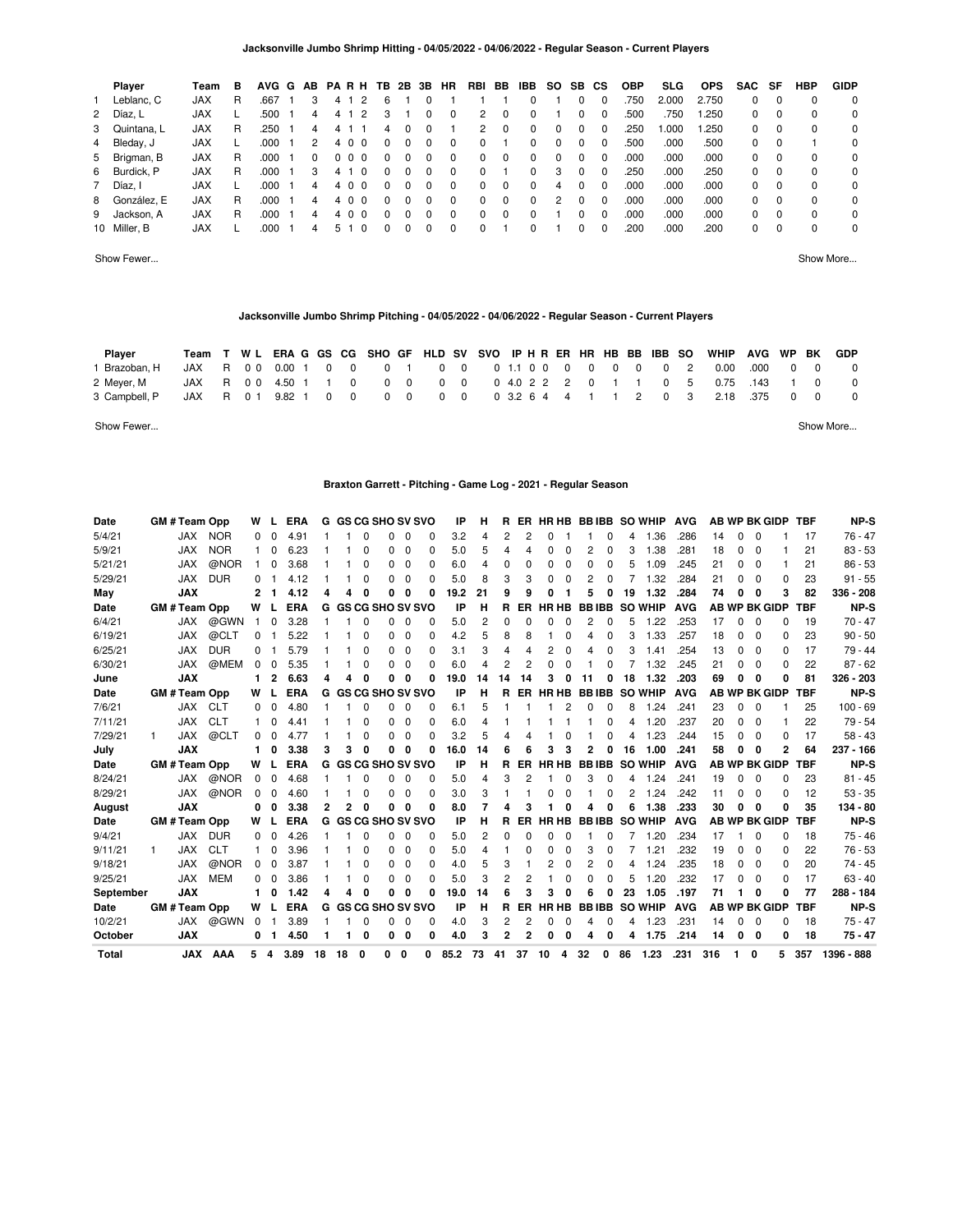| Split                     | Team       | W L            | ERA      |                |    | G GS CG  | <b>SHO SV</b> |              | IP              | н  |            |     |              |          |    | RER HR HB BB IBB SO |    | WHIP  | AVG  | AB  | <b>WP</b> | BK          | GIDP         | <b>TBF</b> | NP-S        |
|---------------------------|------------|----------------|----------|----------------|----|----------|---------------|--------------|-----------------|----|------------|-----|--------------|----------|----|---------------------|----|-------|------|-----|-----------|-------------|--------------|------------|-------------|
| Home Games                | <b>JAX</b> |                | 3 2 3.45 | 9              | 9  | 0        | 0             | 0            | 44.1            |    | 38 18 17   |     | 5            | 4        | 14 | $\Omega$            | 48 | 1.17  | .235 | 162 |           | $\Omega$    | 4            | 182        | 722 - 461   |
| Away Games                | <b>JAX</b> |                | 2 2 4.35 | 9              | 9  | $\Omega$ | 0             | $\Omega$     | 41.1            |    | 35 23      | -20 | 5            | $\Omega$ | 18 | 0                   | 38 | 1.28  | .227 | 154 | 0         | $\Omega$    |              | 175        | 674 - 427   |
| Day Games                 | <b>JAX</b> | 20             | 3.46     | 3              | 3  | $\Omega$ |               |              | 0,13.0          | 12 | 6          | 5   | 0            | 0        | 6  | 0                   | 12 | .38   | .250 | 48  | 0         | 0           |              | 55         | $212 - 141$ |
| <b>Night Games</b>        | JAX        | 34             | 3.96     | 15             | 15 | $\Omega$ | 0             | 0            | 72.2 61         |    | -35        | 32  | 10           | 4        | 26 | 0                   | 74 | 20. ا | .228 | 268 |           | $\Omega$    | 4            | 302        | 1184 - 747  |
| On Grass                  | <b>JAX</b> | 54             | 3.89     | 18             | 18 | $\Omega$ | 0             |              | 0 85.2 73 41    |    |            | 37  | 10           | 4        | 32 | 0                   | 86 | 1.23  | .231 | 316 |           | 0           | 5            | 357        | 1396 - 888  |
| May                       | <b>JAX</b> | 2 <sub>1</sub> | 4.12     | 4              | 4  | $\Omega$ | 0             |              | $0$ 19.2 21     |    | 9          | 9   | 0            |          | 5  | $\Omega$            | 19 | 1.32  | .284 | 74  | 0         | $\Omega$    | 3            | 82         | $336 - 208$ |
| June                      | <b>JAX</b> | 12             | 6.63     | 4              | 4  | $\Omega$ | 0             | 0            | 19.0            |    | 14 14      | 14  | 3            | $\Omega$ | 11 | 0                   | 18 | .32   | .203 | 69  | 0         | $\Omega$    | $\Omega$     | 81         | $326 - 203$ |
| July                      | <b>JAX</b> | 10             | 3.38     | 3              | 3  | $\Omega$ | 0             |              | 0, 16.0, 14     |    | 6          | 6   | 3            | 3        | 2  | 0                   | 16 | 1.00  | .241 | 58  | 0         | $\Omega$    | 2            | 64         | $237 - 166$ |
| August                    | <b>JAX</b> | 0 <sub>0</sub> | 3.38     | $\overline{2}$ |    | $\Omega$ | 0             | $\Omega$     | 8.0             |    | 4          | 3   |              | $\Omega$ | 4  | 0                   | 6  | 1.38  | .233 | 30  | 0         | $\mathbf 0$ | $\Omega$     | 35         | $134 - 80$  |
| September                 | <b>JAX</b> | 10             | 1.42     | 4              | 4  | $\Omega$ | 0             | $\Omega$     | 19.0 14         |    | 6          | 3   | 3            | 0        | 6  | $\Omega$            | 23 | 1.05  | .197 | 71  |           | $\Omega$    | $\Omega$     | 77         | 288 - 184   |
| October                   | <b>JAX</b> | 0 <sub>1</sub> | 4.50     |                |    | $\Omega$ | <sup>0</sup>  |              | 4.0             | 3  |            |     | $\Omega$     | 0        | 4  |                     | 4  | 1.75  | .214 | 14  | 0         | $\Omega$    | $\Omega$     | 18         | $75 - 47$   |
| On Tuesdays               | <b>JAX</b> | 0 <sub>0</sub> | 3.00     | 3              | 3  | $\Omega$ | 0             | 0            | 15.0            | 13 | 6          | 5   | 2            | 3        | 4  | 0                   | 16 | 1.13  | .232 | 56  | 0         | $\Omega$    | 2            | 65         | $257 - 161$ |
| On Wednesdays             | <b>JAX</b> | 0 <sub>0</sub> | 3.00     |                |    | $\Omega$ | 0             | <sup>0</sup> | 6.0             | 4  |            |     | <sup>0</sup> | $\Omega$ |    | <sup>0</sup>        |    | 0.83  | .190 | 21  | 0         | $\Omega$    | $\Omega$     | 22         | $87 - 62$   |
| On Thursdays              | <b>JAX</b> | 0 <sub>0</sub> | 9.82     |                |    | 0        | 0             | 0            | 3.2             | 5  | 4          | 4   |              | 0        |    | <sup>0</sup>        | 4  | 1.64  | .333 | 15  | 0         | $\Omega$    | <sup>0</sup> | 17         | $58 - 43$   |
| On Fridays                | <b>JAX</b> | 21             | 2.51     | 3              | 3  | $\Omega$ | 0             | $\Omega$     | 141             | 9  | 4          | 4   | 2            | 0        | 6  | 0                   | 13 | 1.05  | .176 | 51  | $\Omega$  | $\Omega$    |              | 57         | $235 - 144$ |
| On Saturdays              | <b>JAX</b> | 13             | 4.41     |                |    | $\Omega$ | 0             | 0            | 32.2            |    | 30 19      | 16  | 4            | $\Omega$ | 16 | 0                   | 37 | 1.41  | .242 | 124 |           | $\Omega$    | 0            | 141        | 544 - 336   |
| On Sundays                | <b>JAX</b> | 20             | 3.86     | 3              | 3  | $\Omega$ | 0             |              | 0, 14.0         | 12 | $\epsilon$ | 6   |              |          | 4  | 0                   | 9  | 1.14  | .245 | 49  | 0         | $\Omega$    | 2            | 55         | $215 - 142$ |
| In games following a win  | <b>JAX</b> | 32             | 4.10     | -11            |    | $\Omega$ | 0             |              | 0 52.2 39 25 24 |    |            |     |              |          | 18 | 0                   | 49 | 1.08  | .206 | 189 |           | $\Omega$    | 2            | 211        | $821 - 519$ |
| In games following a loss | <b>JAX</b> | 22             | 3.38     | 6              | 6  | $\Omega$ | 0             | 0            | 29.1            |    | 30 14 11   |     | 3            | 2        | 13 | 0                   | 33 | 1.47  | .265 | 113 | 0         | $\mathbf 0$ | 2            | 129        | 499 - 322   |
| Starter                   | <b>JAX</b> | 54             | 3.89     | 18             | 18 | $\Omega$ |               |              | 0 85.2 73 41    |    |            | 37  | 10           | 4        | 32 | $\Omega$            | 86 | 1.23  | .231 | 316 |           | $\Omega$    | 5            | 357        | 1396 - 888  |

**Braxton Garrett - Opposing Hitting - Stat Splits - 2021 - Regular Season**

| <b>Split</b>            | Team       | <b>AVG</b> | G            | AВ             | R           | н            | 2Β             | 3В           | ΗR             | <b>RBI</b>     | BВ             | IBB         | <b>SO</b>                        | <b>SB</b>               | <b>CS</b>    | <b>OBP</b> | SLG   | OPS   | <b>HBP</b>     | <b>SAC</b>  | SF             | <b>GIDP</b>             |
|-------------------------|------------|------------|--------------|----------------|-------------|--------------|----------------|--------------|----------------|----------------|----------------|-------------|----------------------------------|-------------------------|--------------|------------|-------|-------|----------------|-------------|----------------|-------------------------|
| vs Left                 | <b>JAX</b> | .244       | 16           | 90             |             | 22           | 4              | $\mathbf{1}$ | 3              | 13             | 7              | 0           | 23                               |                         |              | .306       | .411  | .717  | 1              | $\mathbf 0$ | 0              | 1                       |
| vs Right                | <b>JAX</b> | .226       | 18           | 226            |             | 51           | 11             | 0            | $\overline{7}$ | 23             | 25             | 0           | 63                               |                         |              | .306       | .367  | .673  | 3              | 0           | 4              | 4                       |
| Team is ahead           | <b>JAX</b> | .223       | 11           | 157            |             | 35           | 4              | 0            | 5              | 16             | 12             | 0           | 42                               |                         |              | .287       | .344  | .631  | 3              | 0           | $\overline{c}$ | 3                       |
| Team is behind          | <b>JAX</b> | .211       | 9            | 57             |             | 12           | 3              | 1            | 3              | 10             | $\overline{7}$ | 0           | 21                               |                         |              | .297       | .456  | .753  | 0              | 0           | 0              | 0                       |
| Score is tied           | <b>JAX</b> | .255       | 17           | 102            |             | 26           | 8              | 0            | $\overline{c}$ | 10             | 13             | 0           | 23                               |                         |              | .339       | .392  | .731  | 1              | 0           | 2              | $\overline{c}$          |
| <b>Batting First</b>    | <b>JAX</b> | .237       | 18           | 38             |             | 9            | 1              | 0            | $\mathbf{1}$   | 3              | 9              | 0           | 11                               |                         |              | .383       | .342  | .725  | 0              | 0           | 0              | 0                       |
| <b>Batting Second</b>   | <b>JAX</b> | .268       | 18           | 41             |             | 11           | $\overline{c}$ | 0            | $\mathbf 0$    | 2              | 3              | 0           | 10                               |                         |              | .326       | .317  | .643  | 1              | 0           | 1              | $\mathbf{1}$            |
| <b>Batting Third</b>    | <b>JAX</b> | .275       | 18           | 40             |             | 11           | 3              | $\mathbf 0$  | 2              | 6              | 3              | 0           | 11                               |                         |              | .333       | .500  | .833  | 1              | 0           | 1              | 0                       |
| <b>Batting Fourth</b>   | <b>JAX</b> | .158       | 18           | 38             |             | 6            | 3              | 0            | $\mathbf{1}$   | 6              | 3              | 0           | 15                               |                         |              | .214       | .316  | .530  | 0              | $\mathbf 0$ | 1              | $\overline{c}$          |
| <b>Batting Fifth</b>    | <b>JAX</b> | .257       | 18           | 35             |             | 9            | 1              | $\mathbf 0$  | $\mathbf{1}$   | 2              | 4              | 0           | $\overline{7}$                   |                         |              | .333       | 371   | .704  | 0              | $\mathbf 0$ | 0              | $\mathbf 0$             |
| <b>Batting Sixth</b>    | <b>JAX</b> | .250       | 18           | 32             |             | 8            | $\overline{2}$ | 0            | $\overline{c}$ | 3              | $\overline{c}$ | 0           | 5                                |                         |              | .333       | .500  | .833  | $\overline{c}$ | 0           | $\mathbf 0$    | $\mathbf 0$             |
| <b>Batting Seventh</b>  | <b>JAX</b> | .212       | 18           | 33             |             | 7            | $\mathbf{1}$   | 0            | $\mathbf{1}$   | 5              | $\overline{c}$ | 0           | 10                               |                         |              | .250       | .333  | .583  | 0              | $\mathbf 0$ | 1              | 0                       |
| <b>Batting Eighth</b>   | <b>JAX</b> | .267       | 18           | 30             |             | 8            | 1              | 0            | $\overline{2}$ | 6              | 4              | 0           | 6                                |                         |              | .353       | .500  | .853  | 0              | $\mathbf 0$ | 0              | 0                       |
| <b>Batting Ninth</b>    | JAX        | .138       | 18           | 29             |             | 4            | 1              | $\mathbf{1}$ | 0              | 3              | 2              | 0           | 11                               |                         |              | .194       | .241  | .435  | 0              | 0           | 0              | $\overline{c}$          |
| Leading Off             | <b>JAX</b> | .231       | 18           | 78             |             | 18           | 1              | 1            | $\mathbf{1}$   | 1              | 10             | 0           | 22                               |                         |              | .318       | 308   | .626  | 0              | 0           | 0              | 0                       |
| First Inning            | <b>JAX</b> | .250       | 18           | 64             | 3           | 16           | 6              | 0            | 0              | 3              | 5              | 0           | 17                               | 2                       | 2            | .310       | .344  | .654  | 1              | 0           | 1              | $\overline{\mathbf{c}}$ |
| Second Inning           | <b>JAX</b> | .200       | 18           | 65             | 8           | 13           | 2              | 0            | 3              | 8              | 8              | 0           | 16                               | $\mathbf{1}$            | 0            | .297       | .369  | .666  | 1              | 0           | $\mathbf 0$    | $\mathbf{1}$            |
| Third Inning            | <b>JAX</b> | .219       | 18           | 64             | 8           | 14           | 4              | 1            | 0              | 8              | 10             | 0           | 21                               | $\mathbf{1}$            | $\mathbf{1}$ | .320       | .313  | .633  | 0              | 0           | 1              | $\mathbf{1}$            |
| Fourth Inning           | <b>JAX</b> | .213       | 17           | 61             | 11          | 13           | 1              | 0            | 4              | 9              | 4              | 0           | 15                               | 4                       | 0            | .258       | .426  | .684  | 0              | 0           | 1              | 0                       |
| Fifth Inning            | <b>JAX</b> | .277       | 12           | 47             | 10          | 13           | $\overline{c}$ | 0            | $\overline{c}$ | 7              | 4              | 0           | 10                               | $\overline{\mathbf{c}}$ | 0            | .327       | .447  | .774  | 0              | 0           | 1              | 0                       |
| Sixth Inning            | <b>JAX</b> | .231       | 4            | 13             | 1           | 3            | 0              | 0            | $\mathbf{1}$   | 1              | 1              | 0           | 6                                | $\mathbf 0$             | $\mathbf{1}$ | .333       | .462  | .795  | 1              | $\Omega$    | $\Omega$       | $\mathbf{1}$            |
| Seventh Inning          | <b>JAX</b> | .500       | $\mathbf{1}$ | $\overline{c}$ | $\mathbf 0$ | $\mathbf{1}$ | 0              | 0            | $\Omega$       | 0              | 0              | 0           | $\mathbf{1}$                     | $\Omega$                | $\Omega$     | .667       | .500  | 1.167 | 1              | 0           | 0              | 0                       |
|                         | <b>JAX</b> | .199       | 18           | 186            |             | 37           | 6              | $\mathbf{1}$ | 5              | 5              | 20             | 0           | 56                               |                         |              | .287       | .323  | .610  | 3              | 0           | 0              | 0                       |
| <b>Bases Empty</b>      | <b>JAX</b> | .358       | 18           | 67             |             | 24           | 5              | 0            | 5              | 10             | 3              | 0           | 12                               |                         |              | .386       | .657  | 1.043 | 0              | 0           | 0              | $\overline{c}$          |
| Runner at 1st           |            |            |              |                |             |              |                |              |                |                |                |             |                                  |                         |              |            |       |       |                |             | 0              |                         |
| Runner at 2nd           | <b>JAX</b> | .150       | 13           | 20             |             | 3            | 0              | $\mathbf 0$  | 0              | 1              | 5              | 0           | 3                                |                         |              | .320       | .150  | .470  | 0              | 0           |                | 0                       |
| Runner at 3rd           | <b>JAX</b> | .222       | 8            | 9              |             | 2            | 0              | 0            | $\Omega$       | 2<br>5         | 1              | 0           | $\overline{4}$<br>$\overline{7}$ |                         |              | .300       | .222  | .522  | $\Omega$       | 0           | $\Omega$       | $\mathbf 0$             |
| Runners at 1st & 2nd    | <b>JAX</b> | .222       | 11           | 18             |             | 4            | 2              | 0            | 0              |                | 3              | 0           |                                  |                         |              | .364       | .333  | .697  | 1              | 0           | 0              | $\overline{c}$          |
| Runners at 1st & 3rd    | <b>JAX</b> | .111       | 7            | 9              |             | 1            | 0              | 0            | 0              | 4              | 0              | 0           | $\overline{c}$                   |                         |              | .100       | .111  | .211  | 0              | 0           | 1              | $\mathbf 0$             |
| Runners at 2nd & 3rd    | <b>JAX</b> | .200       | 5            | 5              |             | 1            | 1              | 0            | 0              | 5              | 0              | 0           | $\overline{c}$                   |                         |              | .143       | .400  | .543  | 0              | 0           | 2              | 0                       |
| <b>Bases Loaded</b>     | <b>JAX</b> | .500       | 3            | $\overline{c}$ |             | $\mathbf{1}$ | $\mathbf{1}$   | 0            | 0              | 4              | 0              | 0           | $\mathbf 0$                      |                         |              | .333       | 1.000 | 1.333 | 0              | 0           | 1              | $\mathbf{1}$            |
| Runners On              | <b>JAX</b> | .277       | 18           | 130            |             | 36           | 9              | 0            | 5              | 31             | 12             | 0           | 30                               |                         |              | .333       | .462  | .795  | 1              | 0           | $\overline{4}$ | 5                       |
| <b>Scoring Position</b> | <b>JAX</b> | .190       | 17           | 63             |             | 12           | 4              | 0            | 0              | 21             | 9              | 0           | 18                               |                         |              | .286       | .254  | .540  | $\mathbf{1}$   | $\mathbf 0$ | 4              | 3                       |
| No Outs                 | <b>JAX</b> | .239       | 18           | 109            |             | 26           | 3              | $\mathbf{1}$ | $\overline{c}$ | 10             | 16             | 0           | 32                               |                         |              | .328       | .339  | .667  | 0              | $\mathbf 0$ | 3              | $\overline{c}$          |
| One Out                 | <b>JAX</b> | .255       | 18           | 106            |             | 27           | 5              | 0            | $\overline{4}$ | 14             | 6              | 0           | 29                               |                         |              | .310       | .415  | .725  | 3              | $\mathbf 0$ | $\mathbf{1}$   | 3                       |
| Two Outs                | <b>JAX</b> | .198       | 18           | 101            |             | 20           | $\overline{7}$ | $\mathbf 0$  | $\overline{4}$ | 12             | 10             | 0           | 25                               |                         |              | .277       | .386  | .663  | 1              | $\mathbf 0$ | 0              | 0                       |
| Ahead in Count          | <b>JAX</b> | .150       | 18           | 113            |             | 17           | $\mathbf{1}$   | $\mathbf{1}$ | $\overline{c}$ | $\overline{7}$ | 0              | 0           | 49                               |                         |              | .171       | .230  | .401  | 3              | $\mathbf 0$ | $\mathbf{1}$   | $\overline{c}$          |
| Behind in Count         | <b>JAX</b> | .316       | 18           | 79             |             | 25           | 6              | $\mathbf 0$  | 6              | 17             | 32             | $\mathbf 0$ | 10                               |                         |              | .500       | .620  | 1.120 | 0              | $\mathbf 0$ | 3              | $\mathbf{1}$            |
| 0-0 Count               | <b>JAX</b> | .415       | 14           | 41             |             | 17           | 6              | 0            | $\mathbf{1}$   | 7              | 0              | 0           | $\mathbf 0$                      |                         |              | .415       | .634  | 1.049 | 0              | $\mathbf 0$ | 0              | 0                       |
| 0-1 Count               | <b>JAX</b> | .318       | 16           | 22             |             | 7            | $\mathbf{1}$   | $\mathbf{1}$ | 2              | 5              | 0              | 0           | $\pmb{0}$                        |                         |              | .375       | .727  | 1.102 | 2              | 0           | 0              | $\mathbf{1}$            |
| 0-2 Count               | <b>JAX</b> | .108       | 17           | 37             |             | 4            | 0              | 0            | 0              | 0              | 0              | 0           | 22                               |                         |              | .132       | .108  | .240  | 1              | 0           | 0              | 0                       |
| 1-0 Count               | <b>JAX</b> | .333       | 14           | 21             |             | 7            | $\mathbf{1}$   | 0            | $\mathbf{1}$   | 4              | 0              | 0           | $\mathbf 0$                      |                         |              | .333       | .524  | .857  | 0              | 0           | 0              | 0                       |
| 1-1 Count               | <b>JAX</b> | .172       | 14           | 29             |             | 5            | 0              | 0            | 0              | 0              | 0              | 0           | $\mathbf 0$                      |                         |              | .172       | .172  | .344  | 0              | $\mathbf 0$ | $\mathbf 0$    | 2                       |
| 1-2 Count               | <b>JAX</b> | .111       | 18           | 54             |             | 6            | 0              | 0            | 0              | 2              | 0              | 0           | 27                               |                         |              | .109       | .111  | .220  | 0              | $\mathbf 0$ | 1              | $\mathbf{1}$            |
| 2-0 Count               | <b>JAX</b> | .333       | 7            | 9              |             | 3            | 1              | 0            | $\mathbf{1}$   | 4              | 0              | 0           | $\pmb{0}$                        |                         |              | .300       | .778  | 1.078 | 0              | 0           | 1              | 0                       |
| 2-1 Count               | <b>JAX</b> | .267       | 11           | 15             |             | 4            | 1              | 0            | $\overline{c}$ | 4              | 0              | 0           | 0                                |                         |              | .250       | .733  | .983  | $\Omega$       | 0           | 1              | 0                       |
| 2-2 Count               | <b>JAX</b> | .173       | 17           | 52             |             | 9            | $\overline{2}$ | 0            | $\mathbf{1}$   | 5              | 0              | 0           | 25                               |                         |              | .189       | .269  | .458  | 1              | 0           | 0              | 0                       |
| 3-0 Count               | <b>JAX</b> | .500       | 3            | 2              |             | 1            | 0              | 0            | 0              | 0              | 3              | 0           | $\mathbf 0$                      |                         |              | .800       | .500  | 1.300 | 0              | 0           | 0              | 0                       |
| 3-1 Count               | <b>JAX</b> | .545       | 10           | 11             |             | 6            | 2              | 0            | $\mathbf{1}$   | 2              | 8              | 0           | $\mathbf 0$                      |                         |              | .737       | 1.000 | 1.737 | 0              | 0           | 0              | 0                       |
| 3-2 Count               | <b>JAX</b> | .190       | 16           | 21             |             | 4            | 1              | 0            | $\overline{1}$ | 3              | 21             | 0           | 10                               |                         |              | .581       | .381  | .962  | $\Omega$       | 0           | 1              | $\mathbf{1}$            |
| Pitcher                 | <b>JAX</b> | .231       | 18           | 316            |             | 73           | 15             | $\mathbf{1}$ | 10             | 36             | 32             | $\Omega$    | 86                               |                         |              | .306       | 380   | .686  | 4              | $\Omega$    | 4              | 5                       |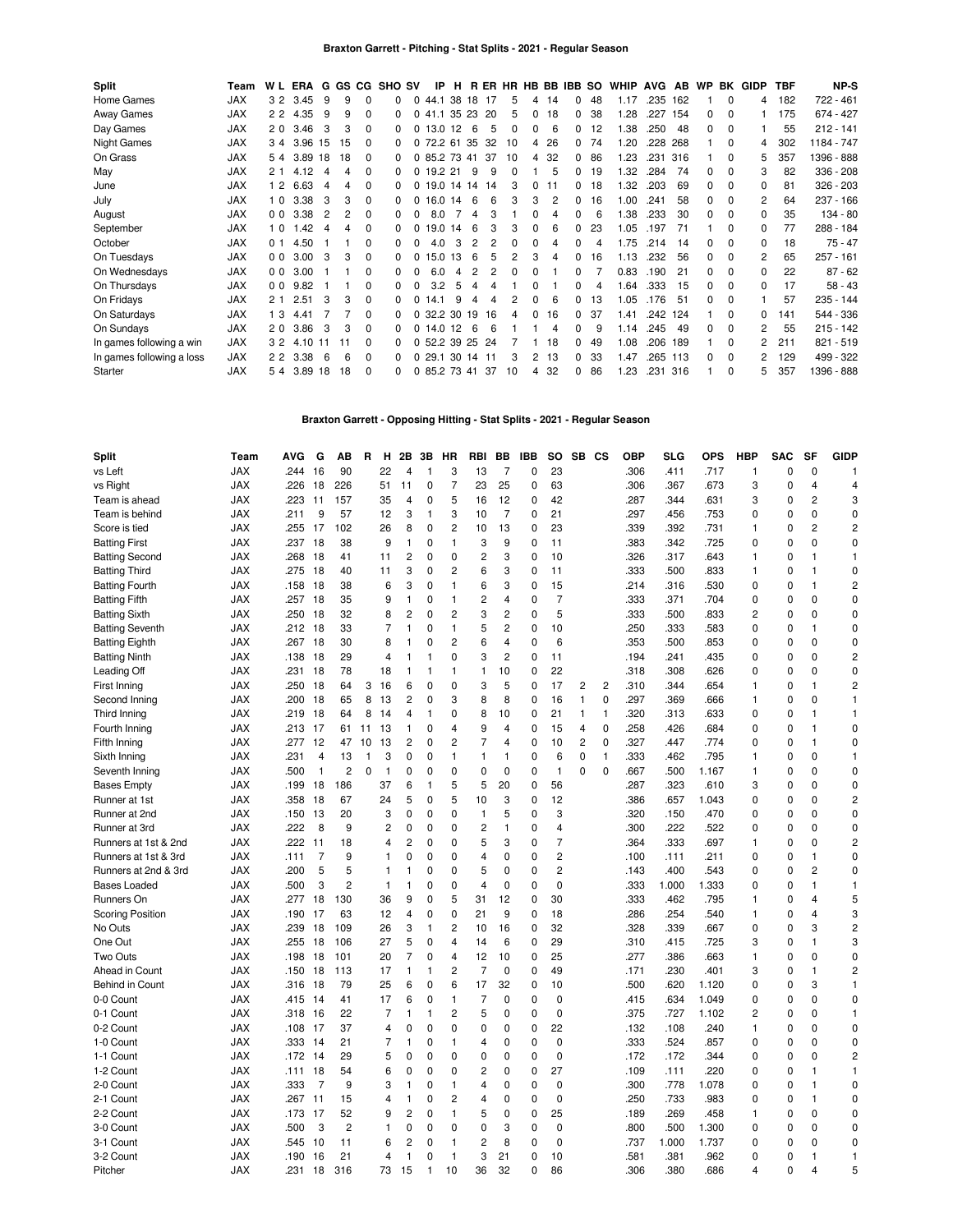| # Player         | Team       | в | <b>AVG</b> | G | AB | R.            | н             | ΤВ       |          |          |          | 2B 3B HR RBI BB |          | <b>IBB</b>   | <b>SO</b> | SB CS          |          | <b>OBP</b> | <b>SLG</b> | <b>OPS</b> | PA | SAC SF       |          | <b>HBP</b> | <b>GIDP</b> | E                       |
|------------------|------------|---|------------|---|----|---------------|---------------|----------|----------|----------|----------|-----------------|----------|--------------|-----------|----------------|----------|------------|------------|------------|----|--------------|----------|------------|-------------|-------------------------|
| 36 Casas, T      | <b>WOR</b> |   | .000       |   | 4  |               |               |          |          |          | 0        |                 | 0        | $\Omega$     |           |                | $\Omega$ | .200       | .000       | .200       | 5  | 0            | $\Omega$ |            | $\Omega$    | $\overline{\mathbf{0}}$ |
| 37 Cordero, F    | <b>WOR</b> |   | .250       |   | 4  |               |               |          |          |          | 0        |                 | 0        | $\Omega$     |           |                | $\Omega$ | .250       | .250       | .500       | 4  | 0            | $\Omega$ | $\Omega$   |             | $0\quad 0$              |
| 20 Downs, J      | <b>WOR</b> | R | .000       |   | 4  |               | $\Omega$      | 0        | $\Omega$ | $\Omega$ | $\Omega$ | 0               |          | 0            | з         |                | $\Omega$ | .200       | .000       | .200       | 5  | 0            | $\Omega$ | $\Omega$   |             | $0\quad 0$              |
| 24 Duran, J      | <b>WOR</b> |   | .400       |   | 5. |               | $\mathcal{P}$ | 3        |          |          | $\Omega$ |                 | 0        | $\Omega$     | $\Omega$  |                | $\Omega$ | .400       | .600       | .000       | 5. | 0            | $\Omega$ | $\Omega$   |             | $0\quad 0$              |
| 19 Fitzgerald, R | <b>WOR</b> |   | .500       |   | 4  | $\mathcal{P}$ | 2             | 5.       |          |          |          |                 | 0        | $\Omega$     | 2         |                | $\Omega$ | .500       | .250       | .750       | 4  | <sup>0</sup> | $\Omega$ | $\Omega$   |             | $0\quad 0$              |
| 16 Refsnyder, R  | <b>WOR</b> | R | .333       |   | 3  |               |               |          | $\Omega$ |          | $\Omega$ |                 |          | $\Omega$     |           |                | $\Omega$ | .500       | .333       | .833       | 4  | $\Omega$     | $\Omega$ | $\Omega$   |             | $0 \quad 0$             |
| 13 Sánchez, Y    | <b>WOR</b> | S | .000       |   | 3  |               | $\Omega$      | $\Omega$ | $\Omega$ | $\Omega$ | $\Omega$ | <sup>0</sup>    |          | $\Omega$     | $\Omega$  | $\Omega$       | $\Omega$ | .250       | .000       | .250       | 4  | <sup>0</sup> | $\Omega$ | $\Omega$   |             | $0 \quad 0$             |
| 25 Stewart, C    | <b>WOR</b> |   | .000       |   | 3  |               | $\Omega$      | $\Omega$ | $\Omega$ | $\Omega$ | $\Omega$ | <sup>0</sup>    | $\Omega$ | $\Omega$     | 2         | $\Omega$       | $\Omega$ | .250       | .000       | .250       | 4  | $\Omega$     | $\Omega$ |            |             | $0 \quad 0$             |
| 7 Wong, C        | <b>WOR</b> | R | .500       |   | 4  |               | 2             | 2        | $\Omega$ | $\Omega$ | $\Omega$ | $\Omega$        | $\Omega$ | $\Omega$     | $\Omega$  |                | $\Omega$ | .500       | .500       | .000       | 4  | 0            | $\Omega$ | $\Omega$   |             | $0\quad 0$              |
|                  | <b>WOR</b> |   | .235       |   | 34 | 6             | 8             | 12       |          | 0        |          | 5.              | 3        | $\mathbf{0}$ | 10        | $\overline{2}$ | 0        | .333       | .353       | .686       | 39 | 0            | 0        | 2          | $\Omega$    | - 0                     |
|                  | <b>OPP</b> |   | .156       |   | 32 | 5             | 5             | 13       |          | 0        | 2        | 5               | 4        | o            | 13        | 0              | 0        | .270       | .406       | .676       | 37 | 0            | 0        |            | $\mathbf 0$ |                         |

### **Worcester Red Sox Pitching - 2022 - Regular Season - Active Roster**

| # Player        | Team       |    | W L        |          |      |             |   |              |          |             |                |            | ERA G GS CG SHO GF HLD SV SVO | IP.           |                         |                         |              |            |          |          | H RERHRHBBBIBB | <b>SO</b> |      |              |          | AVG WP BK GIDP | <b>TBF</b>     |
|-----------------|------------|----|------------|----------|------|-------------|---|--------------|----------|-------------|----------------|------------|-------------------------------|---------------|-------------------------|-------------------------|--------------|------------|----------|----------|----------------|-----------|------|--------------|----------|----------------|----------------|
| 38 Hart, K      | <b>WOR</b> |    |            |          | 8.10 |             | 0 | $\Omega$     |          | $\Omega$    | $\Omega$       | 0          | $\Omega$                      | 3.1           | 4                       | $\overline{\mathbf{3}}$ | - 3          | 2          |          | - 0      | $\Omega$       | 3         | .286 | $\Omega$     |          |                | - 14           |
| 63 Hernandez, D | <b>WOR</b> |    |            | $\Omega$ | 6.75 |             |   | 0            | $\Omega$ | $\mathbf 0$ |                | $0\quad 0$ | $^{\circ}$                    | $2.2^{\circ}$ | $\overline{\mathbf{0}}$ |                         | 2 2          | $^{\circ}$ |          | 2        | $\Omega$       | -3        | .000 | $\mathbf{0}$ | $\Omega$ |                | 11             |
| 22 Holland, D   | <b>WOR</b> |    | $\Omega$   | - 0      | 0.00 |             | 0 | $\Omega$     | $\Omega$ | $\Omega$    |                | $\Omega$   | $\Omega$                      | 1.0           |                         | $^{\circ}$              | $\mathbf{0}$ | $\Omega$   | $\Omega$ | $\Omega$ | $\Omega$       | 3         | .250 | $\Omega$     | $\Omega$ |                | $\overline{4}$ |
| 17 Kelly, Z     | <b>WOR</b> | R  | $0\quad 0$ |          | 0.00 |             | 0 | $\Omega$     | $\Omega$ | $\Omega$    |                | $\Omega$   | $\Omega$                      | 1.0           | $\overline{\mathbf{0}}$ | $\overline{\mathbf{0}}$ | $\mathbf{0}$ | $\Omega$   | $\Omega$ |          | 0              | 2         | .000 | $\Omega$     | $\Omega$ |                | $\overline{4}$ |
| 33 Ort, K       | <b>WOR</b> | R. | $\Omega$   | - 0      | 0.00 |             | 0 | $\Omega$     |          |             |                |            |                               | 1.0           | $\Omega$                | $\overline{\mathbf{0}}$ | $\Omega$     | $\Omega$   | $\Omega$ |          | $\Omega$       | 2         | .000 | $\Omega$     | $\Omega$ |                | $\overline{4}$ |
|                 | <b>WOR</b> |    | 10         |          | 5.00 | $\mathbf 1$ |   | <sup>0</sup> | 0        |             | $\overline{2}$ |            |                               | 9.0           | $-5$                    | 5                       | -5           | - 2        |          | 4        | $\mathbf{0}$   | 13        | .156 | 0            | - 0      | 0              | - 37           |
|                 | <b>OPP</b> |    | 0          |          | 6.00 |             |   |              |          |             | 0              | 0          | 0                             | 9.0           | 8                       | 6                       | 6            |            | 2        | з        | 0              | 10        | .235 |              | O        | 0              | -39            |

### **Worcester Red Sox Hitting - 2022 - Regular Season - Active Roster - Vs Left**

|            |  |  |  |  |  |  |  |  | # Player Team B AVG G AB R H TB 2B 3B HR RBI BB IBB SO SB CS OBP SLG OPS PA SAC SF HBP GIDP |  |  |
|------------|--|--|--|--|--|--|--|--|---------------------------------------------------------------------------------------------|--|--|
| <b>OPP</b> |  |  |  |  |  |  |  |  | .143 1 14 2 3 1 0 0 2 2 0 6 294 214 .508 0 0 1 0                                            |  |  |

### **Worcester Red Sox Opposing Hitting - 2022 - Regular Season - Active Roster - Vs Left**

| # Player        | Team       |   | AVG  | AB R H TB 2B 3B HR RBI BB IBB SO SB CS |              |     |          |     |                |   |   |   |            |  | <b>OBP</b> | <b>SLG</b> | <b>OPS</b> | PA | SAC SF |   | <b>HBP</b> | <b>GIDP</b> |
|-----------------|------------|---|------|----------------------------------------|--------------|-----|----------|-----|----------------|---|---|---|------------|--|------------|------------|------------|----|--------|---|------------|-------------|
| 38 Hart, K      | <b>WOR</b> |   | .333 | 6                                      | 2            |     |          |     | - 0            |   |   |   |            |  | .333       | .500       | .833       | 6  |        |   |            | $\Omega$    |
| 63 Hernandez, D | <b>WOR</b> |   | .000 | 3                                      |              |     | $\Omega$ | 0   | $\Omega$       | 0 |   |   |            |  | .400       | .000       | .400       | 5  |        |   |            | $\Omega$    |
| 22 Holland, D   | <b>WOR</b> |   | .000 | 2                                      | $\Omega$     | - 0 | $\Omega$ | 0   | $\overline{0}$ | 0 |   |   | $0\quad 2$ |  | .000       | .000       | .000       | 2  |        |   |            | $\Omega$    |
| 17 Kelly, Z     | <b>WOR</b> | R | .000 |                                        | 0            | 0   | $\Omega$ | 0   | $\overline{0}$ |   |   |   |            |  | .500       | .000       | .500       | 2  |        |   |            | $\Omega$    |
| 33 Ort, K       | <b>WOR</b> |   | .000 | 2                                      |              | - 0 | $\Omega$ | - 0 | $\overline{0}$ | 0 |   |   |            |  | .000       | .000       | .000       | 2  |        |   |            | $\Omega$    |
|                 | <b>WOR</b> |   | 143  | 14                                     | $\mathbf{2}$ |     |          |     | 0              | 2 | 2 | 0 | - 6        |  | .294       | .214       | .508       | 17 | 0      | 0 |            | 0           |

#### **Worcester Red Sox Hitting - 2022 - Regular Season - Active Roster - Vs Right**

| # Player         | Team       | в | <b>AVG</b> | G | AB.<br><b>R</b> | н            | TB            |          |          | 2B 3B HR | RBI BB   |          | <b>IBB</b> | SO.         | SB CS | <b>OBP</b> | <b>SLG</b> | <b>OPS</b> | PA. | SAC SF       |              | <b>HBP</b>     | <b>GIDP</b>  |
|------------------|------------|---|------------|---|-----------------|--------------|---------------|----------|----------|----------|----------|----------|------------|-------------|-------|------------|------------|------------|-----|--------------|--------------|----------------|--------------|
| 36 Casas, T      | <b>WOR</b> |   | .000       |   | 4               | 0            | 0             | $\Omega$ | $\Omega$ | $\Omega$ |          |          | $\Omega$   |             |       | .200       | .000       | .200       | 5   |              | $\Omega$     |                | $\Omega$     |
| 37 Cordero, F    | <b>WOR</b> |   | .250       |   | 4               |              |               | 0        | $\Omega$ | $\Omega$ |          | $\Omega$ | 0          |             |       | .250       | .250       | .500       | 4   | 0            | $\Omega$     | $\Omega$       | $\Omega$     |
| 20 Downs, J      | <b>WOR</b> | R | .000       |   | 4               | $\Omega$     | $\Omega$      | $\Omega$ | $\Omega$ | $\Omega$ | $\Omega$ |          | 0          | -3          |       | .200       | .000       | .200       | 5   | 0            | $\Omega$     | $\Omega$       | $\Omega$     |
| 24 Duran, J      | <b>WOR</b> |   | .400       |   | 5               | 2            | 3             |          | 0        | $\Omega$ |          | $\Omega$ | 0          | $\Omega$    |       | .400       | .600       | 000.1      | 5   | 0            | $\Omega$     | $\Omega$       | $\Omega$     |
| 19 Fitzgerald, R | <b>WOR</b> |   | .500       |   | 4               | 2            | 5             | 0        |          |          |          | $\Omega$ | 0          | -2          |       | .500       | .250       | .750       | 4   | 0            | $\Omega$     | $\Omega$       | $\Omega$     |
| 16 Refsnyder, R  | <b>WOR</b> | R | .333       |   | 3               |              |               | 0        | $\Omega$ | $\Omega$ |          |          | 0          |             |       | .500       | .333       | .833       | 4   | 0            | $\Omega$     | $\Omega$       | $\Omega$     |
| 13 Sánchez, Y    | <b>WOR</b> | S | .000       |   | 3               | $\Omega$     | 0             | 0        | $\Omega$ | $\Omega$ | $\Omega$ |          | 0          | $\Omega$    |       | .250       | .000       | .250       | 4   | <sup>0</sup> | $\Omega$     | $\Omega$       | $\Omega$     |
| 25 Stewart, C    | <b>WOR</b> |   | .000       |   | 3               | $\Omega$     | 0             | $\Omega$ | $\Omega$ | $\Omega$ | $\Omega$ | $\Omega$ | 0          | 2           |       | .250       | .000       | .250       | 4   | <sup>0</sup> | - 0          |                | $\Omega$     |
| 7 Wong, C        | <b>WOR</b> | R | .500       |   | 4               | $\mathbf{2}$ | $\mathcal{P}$ | $\Omega$ | $\Omega$ | $\Omega$ | $\Omega$ | $\Omega$ |            | $\mathbf 0$ |       | .500       | .500       | 000.1      | 4   | 0            | $\Omega$     | 0              | $\Omega$     |
|                  | <b>WOR</b> |   | .235       |   | 34              | 8            | 12            |          | 0        |          | 5        | 3        | 0          | 10          |       | .333       | .353       | .686       | 39  | $\mathbf{0}$ | $\mathbf{0}$ | $\overline{2}$ | 0            |
|                  | <b>OPP</b> |   | .167       |   | 18              | 3            | 10            |          | 0        |          | з        | 2        | $\Omega$   |             |       | .250       | .556       | .806       |     | 0            | $\mathbf{0}$ | 0              | $\mathbf{0}$ |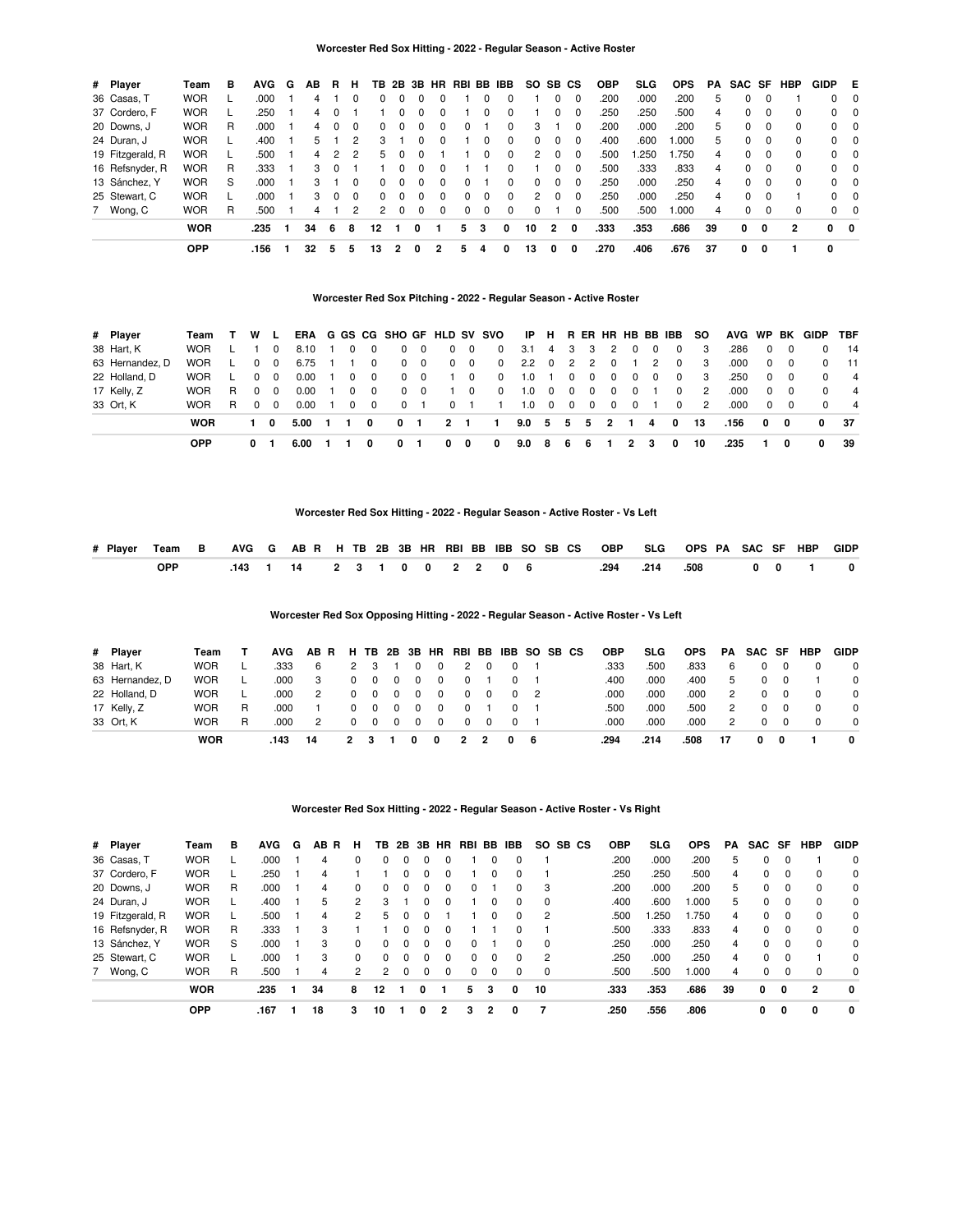### **Worcester Red Sox Opposing Hitting - 2022 - Regular Season - Active Roster - Vs Right**

| # Player        | Team       |    | AVG  | ABR H |          |               |                         |                         |          | TB 2B 3B HR RBI BB IBB SO SB CS |     |   |     |  | <b>OBP</b> | <b>SLG</b> | <b>OPS</b> | PA | SAC SF   |          | <b>HBP</b> | <b>GIDP</b>  |
|-----------------|------------|----|------|-------|----------|---------------|-------------------------|-------------------------|----------|---------------------------------|-----|---|-----|--|------------|------------|------------|----|----------|----------|------------|--------------|
| 38 Hart, K      | <b>WOR</b> |    | .250 | 8     | 2        | 8             | $\overline{\mathbf{0}}$ | $\Omega$                | 2        |                                 | - 0 |   | 2   |  | .250       | 1.000      | .250       | 8  |          |          |            | $\mathbf 0$  |
| 63 Hernandez, D | <b>WOR</b> |    | .000 | -5    |          | $\Omega$      | $\Omega$                | $\Omega$                | 0        |                                 |     |   | - 2 |  | .167       | .000       | .167       | 6  |          |          |            | $\mathbf 0$  |
| 22 Holland, D   | <b>WOR</b> |    | .500 | 2     |          | $\mathcal{P}$ |                         | $\Omega$                | $\Omega$ |                                 | 0   |   |     |  | .500       | 1.000      | .500       | 2  | $\Omega$ |          |            | $\Omega$     |
| 17 Kelly, Z     | <b>WOR</b> | R. | .000 | 2     |          |               | $\Omega$                | $\Omega$                | 0        |                                 |     |   |     |  | .000       | .000       | .000       | 2  |          |          |            | $\Omega$     |
| 33 Ort, K       | <b>WOR</b> | R  | .000 |       | $\Omega$ |               | $0\quad 0$              | $\overline{\mathbf{0}}$ | $\Omega$ |                                 |     |   |     |  | .500       | .000       | .500       | 2  | $\Omega$ | $\Omega$ |            | $\mathbf 0$  |
|                 | <b>WOR</b> |    | .167 | 18    | 3        | 10            |                         |                         |          |                                 |     | 0 |     |  | .250       | .556       | .806       | 20 | 0        | 0        | 0          | $\mathbf{0}$ |

# **Worcester Red Sox Hitting - 2022 - Regular Season - Active Roster - Vs. Jacksonville**

| # Player         | Team       | в | <b>AVG</b> | G | AВ | R  | н        | ΤВ             |                |          | 2B 3B HR | RBI | BB       | IBB          | SO.      |          | SB CS    | <b>OBP</b> | <b>SLG</b> | <b>OPS</b> | PA. | SAC SF |          | <b>HBP</b> | <b>GIDP</b> |
|------------------|------------|---|------------|---|----|----|----------|----------------|----------------|----------|----------|-----|----------|--------------|----------|----------|----------|------------|------------|------------|-----|--------|----------|------------|-------------|
| 36 Casas, T      | <b>WOR</b> |   | .000       |   | 4  |    | $\Omega$ | $\Omega$       |                | $\Omega$ | $\Omega$ |     | 0        |              |          | 0        | $\Omega$ | .200       | .000       | .200       | 5   | 0      | $\Omega$ |            | $\Omega$    |
| 37 Cordero, F    | <b>WOR</b> |   | .250       |   | 4  |    |          |                |                | 0        | $\Omega$ |     | $\Omega$ |              |          | 0        | $\Omega$ | .250       | .250       | .500       | 4   | 0      | $\Omega$ | $\Omega$   | 0           |
| 20 Downs, J      | <b>WOR</b> | R | .000       |   | 4  |    | $\Omega$ | 0              | $\Omega$       | $\Omega$ | $\Omega$ | 0   |          | 0            | 3        |          | $\Omega$ | .200       | .000       | .200       | 5   | 0      | $\Omega$ | $\Omega$   | 0           |
| 24 Duran, J      | <b>WOR</b> |   | .400       |   | 5  |    | 2        | 3              |                | $\Omega$ | $\Omega$ |     | $\Omega$ | $\Omega$     | $\Omega$ | $\Omega$ | $\Omega$ | .400       | .600       | 000.1      | 5   | 0      | $\Omega$ | $\Omega$   | 0           |
| 19 Fitzgerald, R | <b>WOR</b> |   | .500       |   | 4  | 2  | 2        | 5              | $\Omega$       | 0        |          |     | $\Omega$ | $\Omega$     | 2        |          | $\Omega$ | .500       | .250       | .750       | 4   | 0      | $\Omega$ | $\Omega$   | $\mathbf 0$ |
| 16 Refsnyder, R  | <b>WOR</b> | R | .333       |   | 3  |    |          |                | 0              | 0        |          |     |          |              |          | 0        | $\Omega$ | .500       | .333       | .833       | 4   | 0      | $\Omega$ | $\Omega$   | $\mathbf 0$ |
| 13 Sánchez, Y    | <b>WOR</b> | S | .000       |   | 3  |    | $\Omega$ | 0              | $\Omega$       | $\Omega$ | $\Omega$ | 0   |          | 0            | $\Omega$ | $\Omega$ | 0        | .250       | .000       | .250       | 4   | 0      | $\Omega$ | $\Omega$   | $\mathbf 0$ |
| 25 Stewart, C    | <b>WOR</b> |   | .000       |   | 3  |    | $\Omega$ | $\Omega$       | $\Omega$       | $\Omega$ | $\Omega$ | 0   | $\Omega$ | $\Omega$     | 2        | $\Omega$ | $\Omega$ | .250       | .000       | .250       | 4   | 0      | $\Omega$ |            | $\mathbf 0$ |
| 7 Wong, C        | <b>WOR</b> | R | .500       |   | 4  |    | 2        | $\mathfrak{p}$ | 0              | 0        | $\Omega$ | 0   | $\Omega$ | $\Omega$     | $\Omega$ |          | 0        | .500       | .500       | 000.1      | 4   | 0      | $\Omega$ | 0          | $\mathbf 0$ |
|                  | <b>WOR</b> |   | .235       |   | 34 | -6 | 8        | 12             |                | 0        |          | 5.  | 3        | $\mathbf{0}$ | 10       | 2        | 0        | .333       | .353       | .686       | 39  | 0      | 0        | 2          | 0           |
|                  | <b>OPP</b> |   | .156       |   | 32 | 5  | 5        | 13             | $\overline{2}$ | 0        |          | 5   |          | 0            | 13       | 0        | 0        | .270       | .406       | .676       | 37  | 0      | 0        |            | $\mathbf 0$ |

#### **Worcester Red Sox Pitching - 2022 - Regular Season - Active Roster - Vs. Jacksonville**

| # Player        | Team       |    | W L      |          |      |       |          |          |            |                         |          |             | ERA G GS CG SHO GF HLD SV SVO |                   |                         |                         |                         |                |            |          | IP H R ER HR HB BB IBB | -SO            |       |                |          | AVG WP BK GIDP | <b>TBF</b>     |
|-----------------|------------|----|----------|----------|------|-------|----------|----------|------------|-------------------------|----------|-------------|-------------------------------|-------------------|-------------------------|-------------------------|-------------------------|----------------|------------|----------|------------------------|----------------|-------|----------------|----------|----------------|----------------|
| 38 Hart, K      | <b>WOR</b> |    |          | $\Omega$ | 8.10 |       | $\Omega$ | $\Omega$ | $\Omega$   | $\Omega$                | $\Omega$ | $\mathbf 0$ | $\mathbf 0$                   | 3.1               | 4 <sup>1</sup>          | - 3                     | -3                      | $\overline{2}$ | $\Omega$   | $\Omega$ | $\Omega$               | -3             | .286  | $\Omega$       | $\Omega$ |                | 14             |
| 63 Hernandez, D | <b>WOR</b> |    | $\Omega$ | $\Omega$ | 6.75 |       |          | $\Omega$ | $^{\circ}$ | $\overline{\mathbf{0}}$ |          | $0\quad 0$  | $\mathbf{0}$                  | 2.2 0 2 2 0       |                         |                         |                         |                |            | 2        | 0                      | - 3            | .000  | $\mathbf{0}$   | $\Omega$ |                | $-11$          |
| 22 Holland, D   | <b>WOR</b> |    | $\Omega$ | $\Omega$ | 0.00 |       | 0        | $\Omega$ | $\Omega$   | - 0                     |          | 0           | $\overline{0}$                | 1.0               |                         | $\Omega$                | $\overline{\mathbf{0}}$ | 0              | 0          | $\Omega$ | $\Omega$               | -3             | .250  | $\overline{0}$ | $\Omega$ |                | $\overline{4}$ |
| 17 Kelly, Z     | <b>WOR</b> | R. | $\Omega$ | $\Omega$ | 0.00 |       | $\Omega$ | $\Omega$ | $\Omega$   | $\Omega$                |          | $\Omega$    | $^{\circ}$                    | 1.0               | $\overline{\mathbf{0}}$ | $\overline{\mathbf{0}}$ | $\overline{0}$          | $\mathbf{0}$   | $\Omega$   |          | $\Omega$               | $\overline{2}$ | .000  | $\Omega$       | $\Omega$ |                | $\overline{4}$ |
| 33 Ort, K       | <b>WOR</b> | R. | $\Omega$ | $\Omega$ | 0.00 |       | $\Omega$ | $\Omega$ | $\Omega$   |                         | $\Omega$ |             |                               | 1.0               | $0\quad 0$              |                         | $\overline{\mathbf{0}}$ |                | $0\quad 0$ |          | $\Omega$               | 2              | .000. | $\Omega$       | $\Omega$ |                | $\overline{4}$ |
|                 | <b>WOR</b> |    | 10       |          | 5.00 | - 1 - |          | 0        | 0          |                         |          | $2 \quad 1$ |                               | $9.0 \t5 \t5 \t5$ |                         |                         |                         | $\overline{2}$ |            | 4        | $\mathbf{o}$           | 13             | .156  | $\mathbf 0$    | 0        | $\mathbf{0}$   | - 37           |
|                 | <b>OPP</b> |    | 0        |          | 6.00 |       |          |          |            |                         | 0        | 0           | 0                             | 9.0               | -8                      | 6                       | 6                       |                | 2          | з        | 0                      | 10             | .235  |                | O        | 0              | -39            |

#### **Worcester Red Sox Hitting - 2022 - Regular Season - Active Roster - Away Games**

| # Player         | Team       | в | <b>AVG</b> | G | AВ | R | н            | TB           | 2B       |          | 3B HR        | RBI BB |          | IBB      | <b>SO</b>     | SB CS    |          | <b>OBP</b> | <b>SLG</b> | <b>OPS</b> | PA | SAC SF   |          | HBP            | <b>GIDP</b> |
|------------------|------------|---|------------|---|----|---|--------------|--------------|----------|----------|--------------|--------|----------|----------|---------------|----------|----------|------------|------------|------------|----|----------|----------|----------------|-------------|
| 36 Casas, T      | <b>WOR</b> |   | .000       |   |    |   |              | $\Omega$     |          |          |              |        |          |          |               |          | 0        | .200       | .000       | .200       | 5  | 0        |          |                | 0           |
| 37 Cordero, F    | <b>WOR</b> |   | .250       |   | 4  |   |              |              |          | $\Omega$ | $\Omega$     |        | 0        |          |               | 0        | $\Omega$ | .250       | .250       | .500       | 4  | 0        | $\Omega$ | $\Omega$       | $\mathbf 0$ |
| 20 Downs, J      | <b>WOR</b> | R | .000       |   | 4  |   | $\Omega$     | 0            | $\Omega$ | $\Omega$ | $\Omega$     | 0      |          | 0        | 3             |          | $\Omega$ | .200       | .000       | .200       | 5  | 0        | $\Omega$ | $\Omega$       | 0           |
| 24 Duran, J      | <b>WOR</b> |   | .400       |   | 5  |   | 2            | 3            |          | $\Omega$ | $\Omega$     |        | $\Omega$ | $\Omega$ | $\Omega$      | $\Omega$ | 0        | .400       | .600       | 1.000      | 5  | $\Omega$ | $\Omega$ | $\Omega$       | 0           |
| 19 Fitzgerald, R | <b>WOR</b> |   | .500       |   | 4  | 2 | 2            | 5            |          | 0        |              |        | $\Omega$ | $\Omega$ | 2             | $\Omega$ | $\Omega$ | .500       | .250       | 1.750      | 4  | 0        | 0        | $\Omega$       | 0           |
| 16 Refsnyder, R  | <b>WOR</b> | R | .333       |   | 3  |   |              |              | 0        | $\Omega$ | $\Omega$     |        |          | 0        |               | $\Omega$ | $\Omega$ | .500       | .333       | .833       | 4  | 0        | $\Omega$ | $\Omega$       | 0           |
| 13 Sánchez, Y    | <b>WOR</b> | S | .000       |   | 3  |   | $\Omega$     | <sup>0</sup> | 0        | 0        | $\Omega$     | 0      |          | 0        | 0             | $\Omega$ | 0        | .250       | .000       | .250       | 4  | 0        | 0        | $\Omega$       | 0           |
| 25 Stewart, C    | <b>WOR</b> |   | .000       |   | 3  |   | <sup>0</sup> | $\Omega$     | 0        | 0        | <sup>0</sup> | 0      | 0        | $\Omega$ | $\mathcal{P}$ | 0        | $\Omega$ | .250       | .000       | .250       | 4  | 0        | 0        |                | 0           |
| 7 Wong, C        | <b>WOR</b> | R | .500       |   |    |   | 2            | 2            | $\Omega$ | 0        | $\Omega$     | 0      | $\Omega$ | $\Omega$ | $\Omega$      |          | 0        | .500       | .500       | 000.1      | 4  | 0        |          | 0              | 0           |
|                  | <b>WOR</b> |   | .235       |   | 34 | 6 | 8            | 12           |          | 0        |              | 5      |          | $\Omega$ | 10            | 2        | $\Omega$ | .333       | .353       | .686       | 39 | 0        | $\Omega$ | $\overline{2}$ | 0           |
|                  | <b>OPP</b> |   | .156       |   | 32 | 5 | 5            | 13           |          |          |              |        |          | 0        | 13            | 0        | 0        | .270       | .406       | .676       |    | 0        | 0        |                | 0           |

### **Worcester Red Sox Pitching - 2022 - Regular Season - Active Roster - Away Games**

| # Player        | Team       |       | W L   |            |      |          |          |            |                         |                |             | ERA G GS CG SHO GF HLD SV SVO |                 |   |                                                                        |     |   | IP H R ER HR HB BB IBB | <b>SO</b> |      |   |            | AVG WP BK GIDP | <b>TBF</b>     |
|-----------------|------------|-------|-------|------------|------|----------|----------|------------|-------------------------|----------------|-------------|-------------------------------|-----------------|---|------------------------------------------------------------------------|-----|---|------------------------|-----------|------|---|------------|----------------|----------------|
| 38 Hart, K      | <b>WOR</b> |       |       |            | 8.10 | $\Omega$ | $\Omega$ | $\Omega$   | $\Omega$                |                | $0\quad 0$  | $^{\circ}$                    | 3.1 4 3 3 2 0 0 |   |                                                                        |     |   | $\Omega$               | - 3       | .286 |   | $0\quad 0$ |                | 14             |
| 63 Hernandez, D | <b>WOR</b> |       |       | $0\quad 0$ | 6.75 |          | $\Omega$ | $^{\circ}$ | $\overline{\mathbf{0}}$ |                | $0\quad 0$  | $\mathbf{0}$                  | 2.2 0 2 2 0 1 2 |   |                                                                        |     |   | $\Omega$               | - 3       | .000 |   | $0\quad 0$ |                | $-11$          |
| 22 Holland, D   | <b>WOR</b> |       |       | $0\quad 0$ | 0.00 | $\Omega$ | $\Omega$ | $\Omega$   | $\Omega$                |                | 1 0         | $\mathbf{0}$                  | 1.0 1 0 0 0 0 0 |   |                                                                        |     |   | $\Omega$               | 3         | .250 |   | $0\quad 0$ |                | $\overline{4}$ |
| 17 Kelly, Z     | <b>WOR</b> |       | R 0 0 |            | 0.00 | $\Omega$ | $\Omega$ | $\Omega$   | $\Omega$                |                | $\Omega$    | $\mathbf{0}$                  | 1.0             |   | $\begin{array}{ccccccccccccccccc} & 0 & 0 & 0 & 0 & 0 & 0 \end{array}$ |     |   | $\Omega$               | 2         | .000 |   | $0\quad 0$ |                | $\overline{4}$ |
| 33 Ort. K       | <b>WOR</b> | R 0 0 |       |            | 0.00 | $\Omega$ | $\Omega$ | $\Omega$   |                         |                | $0 \quad 1$ | $\blacksquare$                | 1.0 0 0 0 0 0 1 |   |                                                                        |     |   | $\Omega$               | 2         | .000 |   | $0\quad 0$ |                | $\overline{4}$ |
|                 | <b>WOR</b> |       |       | 0          | 5.00 |          |          |            |                         | $\overline{2}$ |             |                               | $9.0\quad 5$    | 5 | -5                                                                     | - 2 | 4 | 0                      | 13        | .156 | 0 | 0          | 0              | - 37           |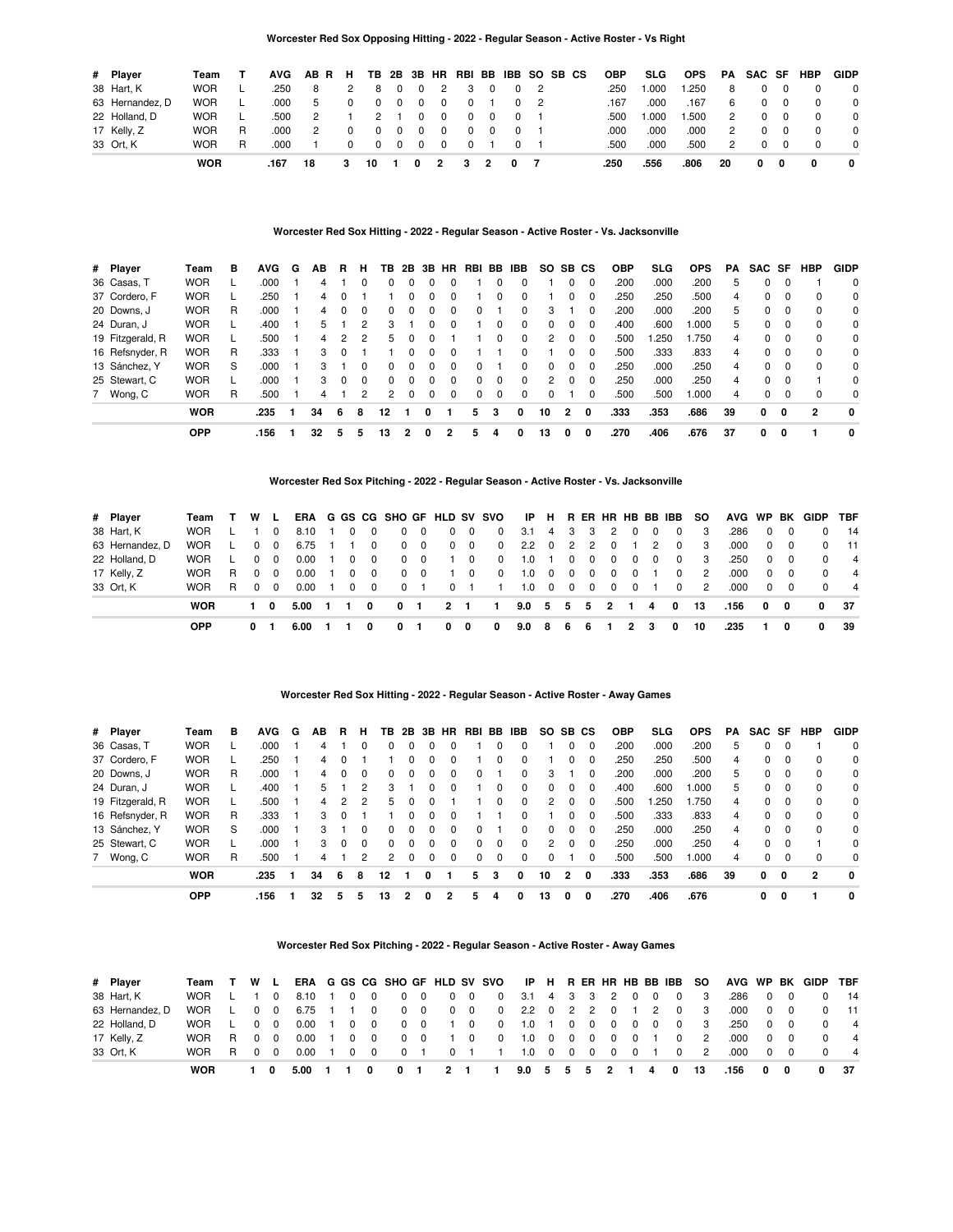| GM # Team Opp<br>Date<br><b>SL</b><br>5/9/21<br><b>RNO</b> |   | W                 |            | <b>ERA</b>     |              |            |    | G GS CG SHO SV SVO |             |                           | IP          | н        | R     |                |     |          |                |              |                | ER HRHB BBIBB SO WHIP | <b>AVG</b> |                |            |     | <b>AB WP BK GIDP</b> | <b>TBF</b>   | NP-S                 |            |             |
|------------------------------------------------------------|---|-------------------|------------|----------------|--------------|------------|----|--------------------|-------------|---------------------------|-------------|----------|-------|----------------|-----|----------|----------------|--------------|----------------|-----------------------|------------|----------------|------------|-----|----------------------|--------------|----------------------|------------|-------------|
|                                                            |   |                   |            | $\Omega$       |              | 3.60       |    |                    | $\sqrt{ }$  | 0                         | 0           | n        | 5.0   | 5              | 3   | 2        | $\Omega$       |              | 3              | $\Omega$              | 2          | 1.60           | .250       | 20  |                      | $\Omega$     | $\Omega$             | 24         | $93 - 55$   |
| 5/16/21                                                    |   | <b>SL</b>         | <b>TAC</b> | 1              | 0            | 6.10       |    |                    | C           | 0                         | 0           | O        | 5.1   | 9              | 5   | 5        | 2              | 0            | 2              | $\Omega$              | 4          | 1.84           | .326       | 23  | 0                    | 0            | 2                    | 25         | $88 - 58$   |
| 5/21/21                                                    |   | SL                | @LV        | $\Omega$       | 0            | 5.06       |    |                    | $\Omega$    | 0                         | 0           | O        | 5.2   | $\overline{7}$ | 3   | 2        | 0              | 0            |                | 0                     | 2          | 1.69           | .323       | 22  | 0                    | 0            |                      | 24         | $92 - 59$   |
| 5/28/21                                                    |   | SL                | <b>RR</b>  | $\Omega$       |              | 6.86       |    | 0                  | 0           | 0                         | 0           | 0        | 5.0   | 10             | 7   |          | 3              | 0            | 0              | $\Omega$              |            | 1.76           | .352       | 23  | 1                    | 0            | 0                    | 24         | $91 - 60$   |
| May                                                        |   | <b>SL</b>         |            | 1              | $\mathbf{2}$ | 6.86       | 4  | 3                  | 0           | 0                         | 0           | 0        | 21.0  | 31             | 18  | 16       | 5              |              | 6              | 0                     | 9          | 1.76           | .352       | 88  | 2                    | $\mathbf 0$  | 3                    | 97         | 364 - 232   |
| Date                                                       |   | <b>GM#TeamOpp</b> |            | W              |              | <b>ERA</b> | G  |                    |             | <b>GS CG SHO SV SVO</b>   |             |          | IP    | н              | R   | ER.      |                | <b>HR HB</b> |                | <b>BBIBB</b>          |            | <b>SO WHIP</b> | <b>AVG</b> |     |                      |              | <b>AB WP BK GIDP</b> | <b>TBF</b> | NP-S        |
| 6/3/21                                                     |   | <b>SL</b>         | @TAC       | 1              | 0            | 6.92       |    | 1                  | $\mathbf 0$ | 0                         | 0           | 0        | 5.0   | 8              | 4   | 4        |                | 0            | 2              | $\mathbf 0$           |            | 1.81           | .351       | 23  | 0                    | 0            | 0                    | 25         | $90 - 57$   |
| 6/8/21                                                     |   | SL                | @TAC       | $\mathbf 0$    | 1            | 8.01       |    |                    | $\mathbf 0$ | 0                         | $\mathbf 0$ | 0        | 4.1   | $\overline{7}$ |     |          | $\overline{c}$ | 0            | 2              | 0                     | 4          | 1.85           | .354       | 19  | 0                    | 0            | 0                    | 22         | $90 - 52$   |
| 6/14/21                                                    |   | SL                | <b>ABQ</b> | $\mathbf 0$    | $\Omega$     | 7.46       |    |                    | $\Omega$    | 0                         | $\mathbf 0$ | $\Omega$ | 4.2   | 5              | 4   | 2        | $\Omega$       | $\Omega$     | 4              | 0                     | 3          | 1.86           | .340       | 20  | 1                    | 0            | $\Omega$             | 24         | $83 - 46$   |
| 6/21/21                                                    |   | <b>SL</b>         | @SAC       | $\Omega$       |              | 7.88       |    | 0                  | $\Omega$    | 0                         | $\Omega$    |          | 2.2   | 5              | 4   | 4        |                | $\Omega$     | 3              | $\Omega$              | 6          | 1.94           | .344       | 13  | 0                    | $\Omega$     | $\Omega$             | 16         | $61 - 40$   |
| 6/27/21                                                    |   | <b>SL</b>         | LV         | $\mathbf 0$    | 0            | 7.21       |    |                    | $\mathbf 0$ | 0                         | 0           | $\Omega$ | 6.0   | 5              | 2   | 2        | 0              | 0            | $\Omega$       | 0                     | Δ          | 1.79           | .335       | 19  | 0                    | 0            | 3                    | 20         | $88 - 64$   |
| June                                                       |   | <b>SL</b>         |            | 1              | 2            | 7.54       | 5  | 4                  | 0           | 0                         | 0           |          | 22.2  | 30             | 21  | 19       | 4              | 0            | 11             | 0                     | 18         | 1.81           | .319       | 94  | 1                    | $\mathbf 0$  | 3                    | 107        | 412 - 259   |
| Date                                                       |   | GM # Team Opp     |            | W              |              | <b>ERA</b> |    |                    |             | <b>G GS CG SHO SV SVO</b> |             |          | IP    | н              | R   | ER.      |                | <b>HR HB</b> | <b>BBIBB</b>   |                       |            | <b>SO WHIP</b> | <b>AVG</b> |     |                      |              | <b>AB WP BK GIDP</b> | <b>TBF</b> | NP-S        |
| 7/4/21                                                     |   | SL                | @OKC       | 0              |              | 7.55       | 1  |                    | 0           | 0                         | $\mathbf 0$ | $\Omega$ | 4.0   | 5              | 5   | 5        | 1              | $\Omega$     | 3              | 0                     | 3          | 1.80           | .332       | 17  | 0                    | $\Omega$     | 0                    | 20         | $87 - 51$   |
| 7/11/21                                                    |   | <b>SL</b>         | <b>SAC</b> | $\mathbf 0$    | $\mathbf{1}$ | 8.12       | 1  | 1                  | $\Omega$    | 0                         | $\mathbf 0$ | $\Omega$ | 3.1   | 6              | 6   | 6        | 2              | 0            | 3              | $\Omega$              | 4          | 1.86           | .336       | 15  | $\Omega$             | $\mathbf{1}$ | $\Omega$             | 19         | $72 - 44$   |
| 7/16/21                                                    |   | <b>SL</b>         | @TAC       | $\mathbf 0$    |              | 8.83       |    |                    | $\Omega$    | 0                         | $\Omega$    | $\Omega$ | 3.0   | 9              | 7   | 7        | 3              | $\Omega$     | $\overline{c}$ | $\Omega$              | 2          | 1.96           | .349       | 18  | $\Omega$             | $\Omega$     | $\Omega$             | 20         | $74 - 44$   |
| 7/22/21                                                    |   | <b>SL</b>         | LV         | $\mathbf{1}$   | 0            | 8.30       |    | 0                  | $\Omega$    | 0                         | 0           | 0        | 5.2   | 5              | 2   | 2        |                | 0            | O              | 0                     | 4          | 1.86           | .339       | 22  | 0                    | 0            | 0                    | 22         | $85 - 61$   |
| 7/29/21                                                    |   | <b>SL</b>         | @ABQ       | $\mathbf 0$    | 0            | 8.17       |    | 1                  | 0           | 0                         | 0           | $\Omega$ | 5.1   | 11             | 8   | 4        |                | 0            |                | 0                     | 5          | 1.89           | .345       | 27  | 1                    | $\Omega$     | O                    | 29         | $93 - 57$   |
| July                                                       |   | <b>SL</b>         |            | 1              | 3            | 10.13      | 5  | 4                  | 0           | 0                         | 0           | $\Omega$ | 21.1  | 36             | 28  | 24       | 8              | O            | 9              | 0                     | 18         | 2.11           | .364       | 99  | 1                    | 1            | O                    | 110        | 411 - 257   |
| Date                                                       |   | <b>GM#TeamOpp</b> |            | W              |              | <b>ERA</b> |    |                    |             | G GS CG SHO SV SVO        |             |          | IP    | н              |     |          | R ER HRHB      |              |                | <b>BBIBB</b>          |            | <b>SO WHIP</b> | <b>AVG</b> |     |                      |              | <b>AB WP BK GIDP</b> | <b>TBF</b> | NP-S        |
| 8/5/21                                                     |   | <b>SL</b>         | @LV        | 0              | 1            | 8.35       |    |                    | $\Omega$    | 0                         | 0           | O        | 4.0   | 8              | 5   | 5        |                | $\Omega$     |                | 0                     | 5          | 1.91           | .350       | 19  | 0                    | C            | C                    | 21         | $77 - 52$   |
| 8/10/21                                                    |   | <b>SL</b>         | @LV        | $\Omega$       | 0            | 8.39       |    |                    | $\mathbf 0$ | 0                         | 0           | $\Omega$ | 5.0   | 7              | 5   | 5        | 0              | 0            | 2              | 0                     |            | 1.91           | .349       | 21  | 0                    | $\Omega$     | O                    | 24         | $75 - 47$   |
| 8/15/21                                                    |   | <b>SL</b>         | <b>SAC</b> | $\Omega$       | $\Omega$     | 8.20       |    |                    | 0           | 0                         | $\mathbf 0$ | $\Omega$ | 5.0   | 6              | 3   | 3        | $\Omega$       | $\Omega$     |                | 0                     | 2          | 1.87           | .347       | 19  | 0                    | $\Omega$     |                      | 21         | $84 - 56$   |
| 8/23/21                                                    | 1 | <b>SL</b>         | <b>RNO</b> | $\Omega$       |              | 8.10       | 1  | 1                  | $\Omega$    | 0                         | $\Omega$    | $\Omega$ | 4.1   | 6              | 3   | 3        |                | $\Omega$     |                | $\Omega$              | 4          | 1.86           | .346       | 18  | $\Omega$             | $\Omega$     |                      | 19         | $69 - 44$   |
| 8/29/21                                                    |   | <b>SL</b>         | @TAC       | 0              | -1           | 7.77       | 1  | 1                  | 0           | 0                         | 0           | 0        | 7.0   | 5              | 3   | 3        |                | $\Omega$     | $\Omega$       | 0                     | 4          | 1.77           | .336       | 26  | $\Omega$             | 0            | O                    | 26         | $97 - 69$   |
| August                                                     |   | <b>SL</b>         |            | 0              | 3            | 6.75       | 5  | 5                  | 0           | 0                         | 0           | 0        | 25.1  | 32             | 19  | 19       | 3              | $\Omega$     | 5              | 0                     | 16         | 1.46           | .311       | 103 | 0                    | $\Omega$     | 2                    | 111        | $402 - 268$ |
| Date                                                       |   | <b>GM#TeamOpp</b> |            | W              |              | <b>ERA</b> |    |                    |             | <b>G GS CG SHO SV SVO</b> |             |          | IP    | н              | R   | ER.      |                | <b>HR HB</b> | <b>BBIBB</b>   |                       |            | <b>SO WHIP</b> | <b>AVG</b> |     |                      |              | <b>AB WP BK GIDP</b> | <b>TBF</b> | NP-S        |
| 9/4/21                                                     |   | <b>SL</b>         | @SAC       | $\mathbf{1}$   | 0            | 7.21       |    |                    | $\Omega$    | 0                         | 0           | $\Omega$ | 7.0   | 5              | 0   | $\Omega$ | $\Omega$       | 0            |                | $\Omega$              | 6          | 1.71           | .327       | 26  | 0                    | $\Omega$     | $\Omega$             | 27         | $91 - 63$   |
| 9/12/21                                                    |   | <b>SL</b>         | OKC        | 1              | $\Omega$     | 7.05       |    |                    | $\Omega$    | 0                         | $\mathbf 0$ | $\Omega$ | 6.0   | 6              | 3   | 3        | 2              | $\Omega$     | $\Omega$       | $\Omega$              | 3          | 1.66           | .323       | 24  | $\Omega$             | $\Omega$     | $\Omega$             | 24         | $82 - 60$   |
| 9/18/21                                                    |   | <b>SL</b>         | @RNO       | 0              |              | 7.67       |    |                    | 0           | 0                         | 0           | 0        | 2.1   | 9              | 9   | 9        | 2              | O            | Δ              | 0                     | 2          | 1.75           | .331       | 16  | 0                    | 0            | 0                    | 20         | $92 - 55$   |
| 9/24/21                                                    |   | <b>SL</b>         | <b>SAC</b> | $\mathbf 0$    | 0            | 7.45       |    |                    | 0           | 0                         | 0           | $\Omega$ | 6.2   | 6              | 4   | 3        | 0              |              | 2              | 0                     | 5          | 1.72           | .327       | 24  | 0                    | 0            |                      | 27         | $87 - 57$   |
| 9/30/21                                                    |   | SL                | @TAC       | $\mathbf 0$    | 0            | 7.07       |    | 1                  | 0           | 0                         | $\mathbf 0$ | $\Omega$ | 6.0   | 5              | 1   | $\Omega$ | O              | O            | 2              | $\Omega$              | 5          | 1.69           | .322       | 23  | 0                    | $\Omega$     |                      | 25         | $84 - 58$   |
| September                                                  |   | SL                |            | $\overline{2}$ | 1            | 4.82       | 5  | 5                  | 0           | 0                         | 0           | O        | 28.0  | 31             | 17  | 15       | 4              |              | 9              | 0                     | 21         | 1.43           | .274       | 113 | 0                    | 0            | $\mathbf{2}$         | 123        | 436 - 293   |
| Total                                                      |   | SL                | AAA        |                |              | 5 11 7.07  | 24 | 21                 | 0           | $0\quad 0$                |             |          | 118.1 | 160            | 103 | 93       | 24             |              | 240            | 0                     | 82         | 1.69           | .322       | 497 | 4                    | -1           | $10-10$              | 548        | 2025 - 1309 |

### **Thomas Pannone - Pitching - Stat Splits - 2021 - Regular Season**

| Split                     | Team      | W |      | <b>ERA</b> |    | G GS        | CG       | <b>SHO SV</b> |          | IP        | н   |     |    |    |          |    | R ER HR HB BB IBB SO |     | <b>WHIP</b> | <b>AVG</b> | AB  | <b>WP</b> |          | <b>BK GIDP</b> | <b>TBF</b> | NP-S        |
|---------------------------|-----------|---|------|------------|----|-------------|----------|---------------|----------|-----------|-----|-----|----|----|----------|----|----------------------|-----|-------------|------------|-----|-----------|----------|----------------|------------|-------------|
| Home Games                | <b>SL</b> | 3 | 4    | 6.00       | 11 | 9           | $\Omega$ | 0             |          | 57.0      | 69  | 42  | 38 | 11 | 2        | 16 | 0                    | 36  | 1.49        | .304       | 227 | 3         |          | 8              | 249        | $922 - 605$ |
| Away Games                | <b>SL</b> |   |      | 8.07       | 13 | 12          | 0        |               |          | 61        | 91  | 61  | 55 | 13 | 0        | 24 | 0                    | 46  | 1.88        | .337       | 270 |           | 0        |                | 299        | 1103 - 704  |
| Day Games                 | SL        |   | 3    | 5.73       |    |             | 0        | 0             |          | 37.2      | 42  | 25  | 24 |    |          | 9  | 0                    | 23  | 1.35        | .288       | 146 |           |          | 6              | 159        | $604 - 406$ |
| <b>Night Games</b>        | SL        | 3 | 8    | 7.70       | 17 | 14          | 0        | <sup>0</sup>  |          | 80.2      | 118 | 78  | 69 | 17 |          | 31 | 0                    | -59 | 1.85        | .336 351   |     | 3         | $\Omega$ | 4              | 389        | 1421 - 903  |
| On Grass                  | SL        |   | 5 11 | 7.07 24    |    | $2^{\circ}$ | 0        | 0             |          | 118.1 160 |     | 103 | 93 | 24 | 2        | 40 | 0                    | -82 | 1.69        | .322       | 497 | 4         |          | 10             | 548        | 2025 - 1309 |
| May                       | SL        |   |      | 6.86       | 4  | 3           | 0        | 0             |          | 21.0      | 31  | 18  | 16 | 5  |          | 6  | 0                    | 9   | 1.76        | .352       | 88  | 2         | $\Omega$ | 3              | 97         | 364 - 232   |
| June                      | <b>SL</b> |   |      | 7.54       | 5  | 4           | 0        | 0             |          | 22.2      | 30  | 21  | 19 |    | 0        | 11 | 0                    | 18  | 1.81        | .319       | 94  |           | 0        | 3              | 107        | 412 - 259   |
| July                      | <b>SL</b> |   | 3    | 10.13      | 5  | 4           | $\Omega$ | <sup>0</sup>  |          | 21.1      | 36  | 28  | 24 | 8  | 0        | 9  | 0                    | 18  | 2.11        | .364       | 99  |           |          | 0              | 110        | 411 - 257   |
| August                    | <b>SL</b> | 0 | 3    | 6.75       | 5  | 5           | 0        | 0             |          | 25.1      | 32  | 19  | 19 | 3  | 0        | 5  | 0                    | 16  | 1.46        | .311       | 103 | 0         | 0        | $\overline{c}$ | 111        | $402 - 268$ |
| September                 | SL        |   |      | 4.82       | 5  | 5           | $\Omega$ | <sup>0</sup>  |          | 28.0      | 31  | 17  | 15 |    |          | 9  | 0                    | 21  | 1.43        | .274       | 113 | 0         | 0        | 2              | 123        | 436 - 293   |
| On Mondays                | <b>SL</b> | 0 |      | 6.94       | 3  | 2           | 0        |               |          | 1.2       | 16  |     | 9  |    | 0        | 8  | 0                    | 13  | 2.06        | .314       | 51  |           | 0        |                | 59         | $213 - 130$ |
| On Tuesdays               | <b>SL</b> | 0 |      | 11.57      |    |             | 0        | 0             |          | 9.1       | 14  | 12  | 12 |    | $\Omega$ | 4  | 0                    | 5   | 1.93        | .350       | 40  | 0         | 0        | 0              | 46         | 165 - 99    |
| On Thursdays              | <b>SL</b> |   |      | 5.19       | 5  | 4           | 0        | <sup>0</sup>  |          | 26.0      | 37  | 20  | 15 | 4  | $\Omega$ | 6  | 0                    | 20  | 1.65        | .325       | 114 |           | 0        |                | 122        | 429 - 285   |
| On Fridays                | <b>SL</b> | 0 | 2    | 8.41       | 4  | 3           | 0        | <sup>0</sup>  |          | 20.1      | 32  | 21  | 19 |    |          | 5  | 0                    | 10  | 1.82        | .368       | 87  |           | O        | 2              | 95         | 344 - 220   |
| On Saturdays              | <b>SL</b> |   |      | 8.68       |    |             | 0        | 0             | $\Omega$ | 9.1       | 14  | 9   | 9  |    | $\Omega$ | 5  | $\Omega$             | 8   | 2.04        | .333       | 42  | 0         | $\Omega$ | 0              | 47         | 183 - 118   |
| On Sundays                | <b>SL</b> |   | 4    | 6.26       | 8  | 8           | 0        | 0             |          | 41.2      | 47  | 30  | 29 |    |          | 12 | 0                    | 26  | 1.42        | .288       | 163 |           |          | 6              | 179        | 691 - 457   |
| In games following a win  | SL        |   |      | 7.85       | 8  | 8           | $\Omega$ | 0             |          | 39.0      | 50  | 35  | 34 |    |          | 14 | 0                    | 30  | 1.64        | .325       | 154 | 0         |          | 8              | 173        | 665 - 426   |
| In games following a loss | <b>SL</b> | 4 |      | 6.69       | 16 | 13          | 0        | 0             |          | 79.1      | 110 | 68  | 59 | 16 |          | 26 | 0                    | -52 | 1.71        | .321       | 343 | 4         | $\Omega$ | $\overline{2}$ | 375        | 1360 - 883  |
| Starter                   | SL        | 4 | 9    | 6.86       | 21 | 21          | 0        | 0             |          | 105.0     | 140 | 90  | 80 | 19 | 2        | 37 | 0                    | 71  | 1.69        | .319 439   |     | 3         |          | 10             | 486        | 1788 - 1148 |
| Reliever                  | <b>SL</b> |   | 2    | 8.78       | 3  | 0           | $\Omega$ | 0             |          | 13.1      | 20  | 13  | 13 | 5  | 0        | 3  | 0                    | -11 | 1.73        | .345       | 58  |           | 0        | 0              | 62         | 237 - 161   |